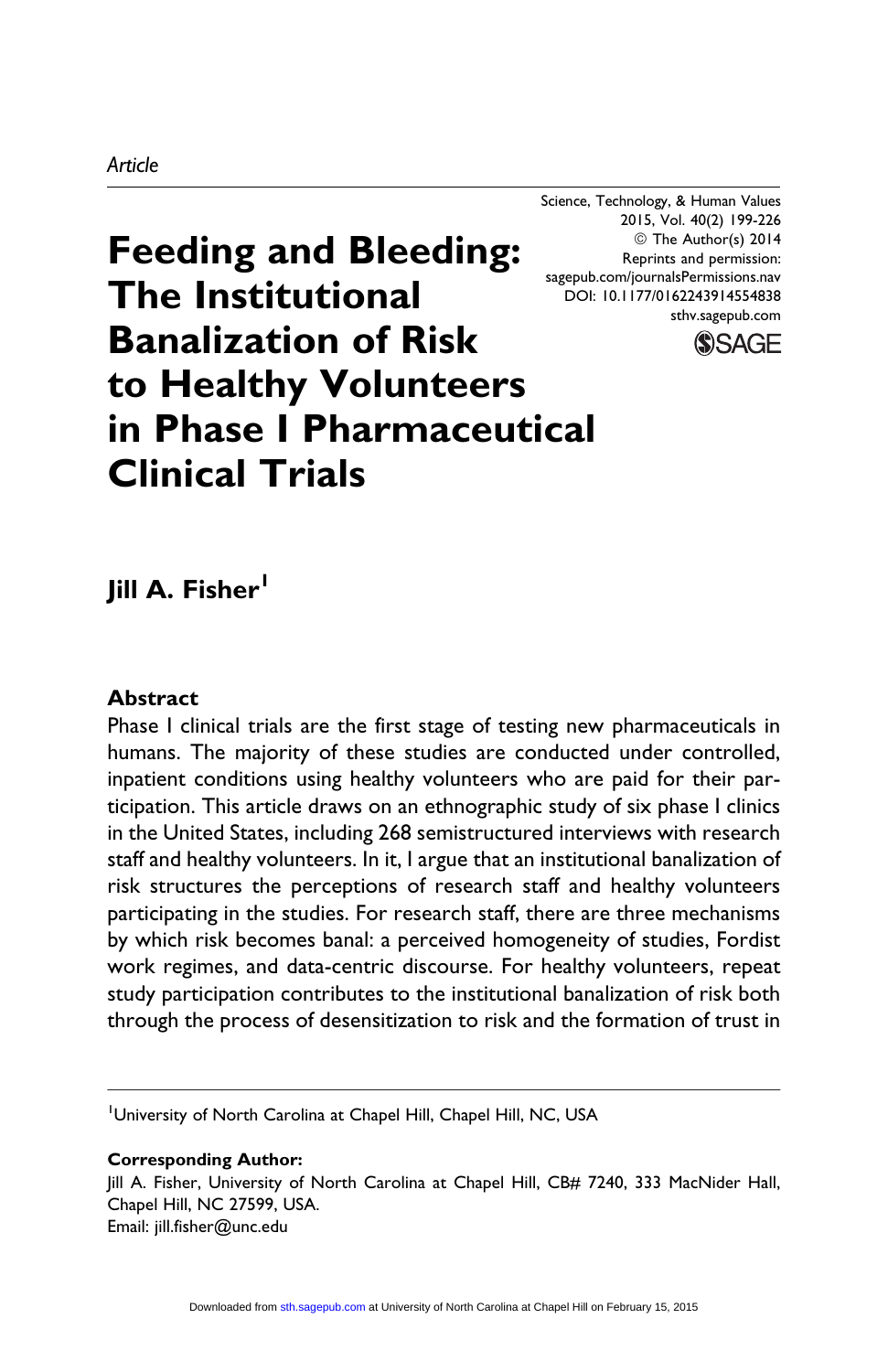the clinics. I argue that the institutional banalization of risk also renders invisible ethical concerns about exploitation of underprivileged groups in pharmaceutical research.

#### Keywords

pharmaceuticals, clinical trials, risk, phase I, healthy volunteers

### Introduction

Science and technology studies' (STS) scholars have become increasingly interested in the cultural politics of pharmaceuticals (e.g., Clarke et al. 2010; Dumit 2012; Greene 2007; Lakoff 2005; Pollock 2012; Sismondo 2004). As part of this STS focus, the clinical development of pharmaceuticals has been a central topic, with scholars examining clinical trials from the business of conducting clinical trials (e.g., Fisher 2008; Mirowski 2011; Petryna 2009) to researchers' engagement with novel therapies (e.g., Hedgecoe 2004; Keating and Cambrosio 2011) and the experiences of trial participants (e.g., Epstein 1996; Fisher 2009b; Morris and Balmer 2006). With STS' history of ''laboratory studies'' (e.g., Knorr-Cetina 1999; Latour and Woolgar 1979), clinical trials provide a fertile area of inquiry into the interplay of science and culture, especially given the diversity of study types that comprise drug development.

Pharmaceuticals undergo three phases of testing on humans before they can be approved for use in the United States and most other countries.<sup>1</sup> Primarily enrolling healthy volunteers, phase I clinical trials assess the safety profile of new drugs and help establish doses that are appropriate for patients. Phase II trials are small-scale efficacy trials using patients with the target disease to determine whether the company's continued investment in the product is worthwhile. Phase III trials are much larger studies in which hundreds or thousands of affected patients are enrolled to determine whether the investigational drug is more efficacious than a placebo or ''noninferior'' to a treatment already on the market. If phase III studies indicate that a product is safe and efficacious, the US Food and Drug Administration (FDA)—or other countries' regulatory bodies—will approve it for clinical use. The FDA also frequently requires phase IV postmarketing studies for additional safety or efficacy data about the product after it is prescribed to patients.

This article focuses on phase I clinical trials. In lay terms, these safety studies evaluate the negative side effects—''adverse effects''—produced in participants and at what amount of the medication (Corrigan 2002b). This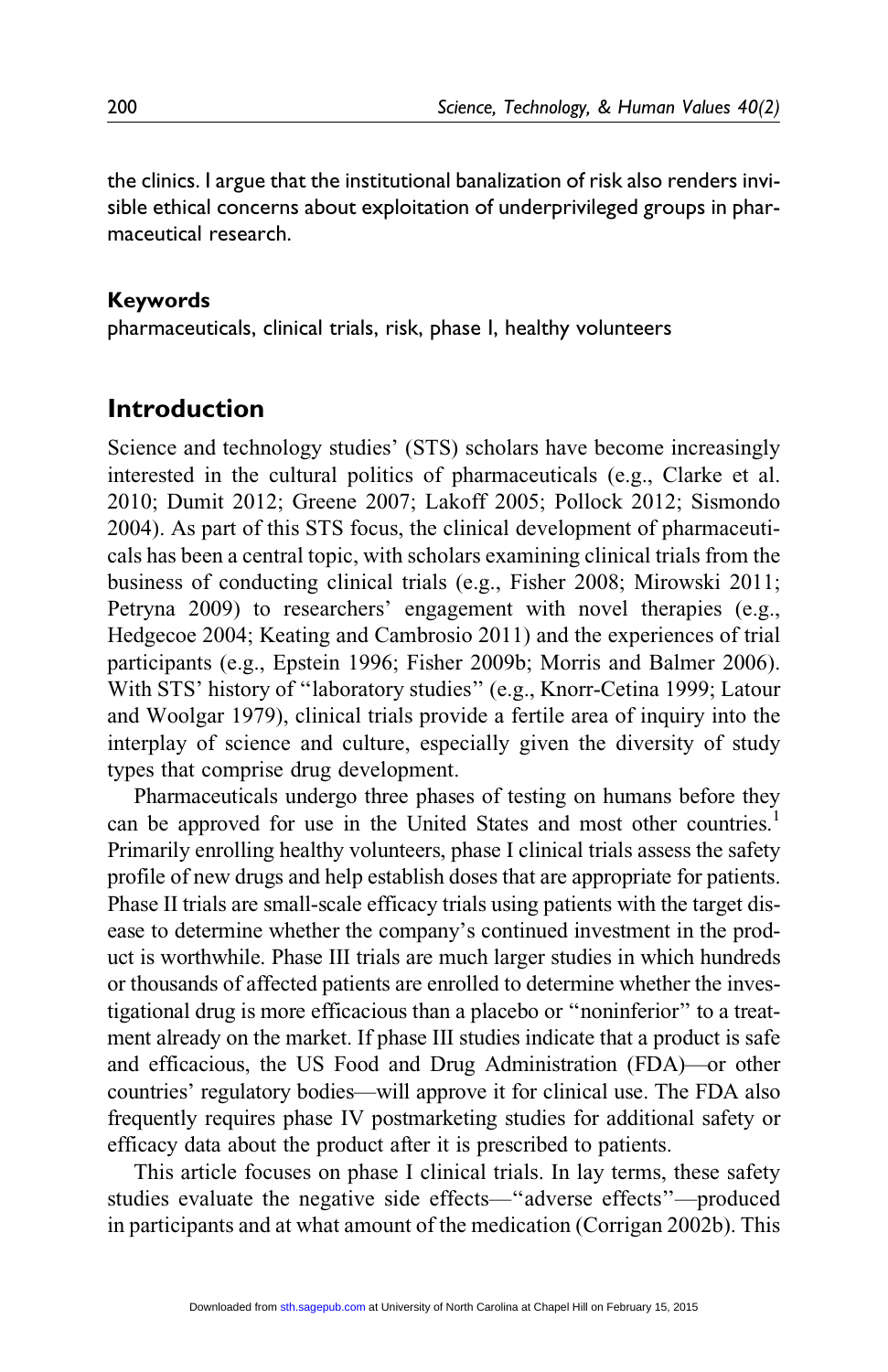information helps pharmaceutical companies select a therapeutic dose of their product that will not have unduly burdensome side effects. In a classic ''dose escalation'' study design, for example, each cohort of eight to twelve healthy volunteers is given a higher dose of the investigational drug until a preestablished stopping point is reached or the severity or frequency of the adverse effects compel the investigators to halt the study prematurely (Chapman 2011). In essence, phase I studies are designed to produce adverse effects in at least some of the participants in each study.

Drawing upon an ethnographic study of six phase I clinics in the United States, this article describes how the structure of phase I studies deemphasizes the risks to research participants, resulting in what I call ''the institutional banalization of risk.'' Examining this process from the perspective of both research staff and healthy volunteers, it illustrates how—in spite of the risks to healthy volunteers—the clinical testing of investigational drugs gets constructed as a banal activity. For research staff, this process is enabled by a perceived homogeneity of phase I studies, a rigid Fordist production model that dictates workflow in the clinic, and a discursive transformation of risks and harms to participants into abstract data points. For healthy volunteers, their own patterns of participation, especially their tendency to enroll serially in phase I trials, contribute to a desensitization to the risks and the formation of trust in research clinics. I argue that the routinization of phase I labor—for both the research staff and participants—renders invisible not only risk of harm to healthy volunteers but also ethical concerns about exploitation of underprivileged groups in pharmaceutical research.

### Conceptual Framework and Background

Within dominant research ethics frameworks, it is essential to balance the risks and benefits to research participants, and it is one of the duties of research ethics boards to ensure that potential risks are appropriate and justified by expected benefits (Faden and Beauchamp 1986). Like much of principle-based ethics (De Vries 2004; Fox and Swazey 1984), however, assessments of risks and benefits are often calculated in a vacuum, with ethics boards often carefully avoiding creating too many impediments to the research enterprise (Fisher 2013). For example, a lack of symmetry in the distribution of risks and benefits allows individual research participants to suffer the risks while others (locally or globally) might enjoy the benefits (see Belmont Report 1979). Indeed, much of the history of medical research includes egregious cases of the poor and disenfranchised being exploited (Briggs 2002; Hornblum 1998; Reverby 2009; Shah 2006).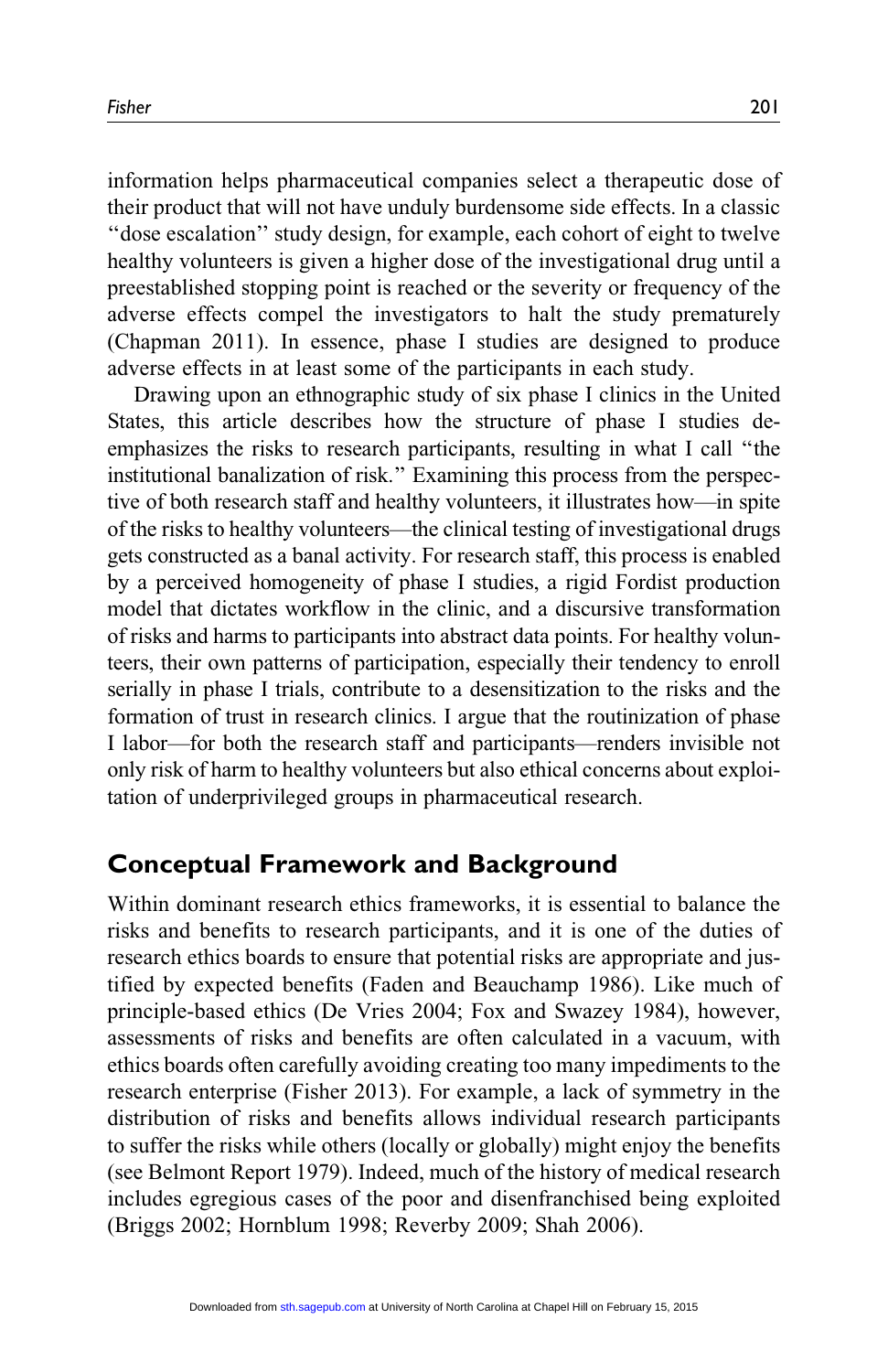Bringing an STS perspective to an analysis of phase I clinical trials allows for alternative constructions of risks and benefits. Power is central to my understanding of risk. Typical uses of the language of risk make it seem that risk is a level playing field. Risk, however, is not a neutral appraisal of potential dangers but is instead mediated by social position. Beck (1992) warns that in modern technological systems, there are always risk winners and risk losers. The effects of harm are uneven with those in positions of authority careful to limit their responsibility for reparations and those who are already disadvantaged experiencing greater suffering. Yet, as Beck argues, the modern risk system is set up so that there are some ''countries, sectors, and enterprises which profit from the production of risk, and others which find their economic existence threatened together with their physical well-being'' (Beck 1992, 110, italics in original). Importantly, calculations of acceptable risk are deeply political, and as van Kammen and Oudshoorn (2002) illustrate in their analysis of contraceptive technologies, differential degrees of risk are viewed as acceptable for some members of society based on their gender, race/ethnicity, or socioeconomic position. Transferring this conceptual framework to the context of phase I clinical trials, healthy volunteers can be constructed as potential risk losers. Pharmaceutical companies will profit from their trial participation, and any harms that occur are compounded by healthy volunteers' social disadvantage, especially their lack of health insurance to care for any physical injuries or their limited resources to litigate and bring suit against a powerful industry.

By focusing on the broader context of clinical trials, the concepts of "risks" and "benefits" expand and contract to conform to the expectations of the researchers and participants. Notably, as I will illustrate with the data from my ethnographic study, risk is often disregarded or normalized—or ''misrecognized'' (Bourdieu 1977)—because of its everydayness. To make sense of this process, I trace what I call an ''institutional banalization of risk'' that occurs in the phase I context. By this I mean that the phase I enterprise is organized to render the risks of participation insignificant and unproblematic. Banalization is aided by the organizational structure of clinical trials and the pool of participants recruited as healthy volunteers. To say that phase I clinical trials are characterized by an institutional banalization of risk does not imply that the risks of participation are trivial. To the contrary, it emphasizes the importance of understanding the mechanisms by which individuals come to ignore or underestimate the risks of phase I studies. I describe these components in more detail below, but will first ask: what are the risks to healthy volunteers of phase I trials?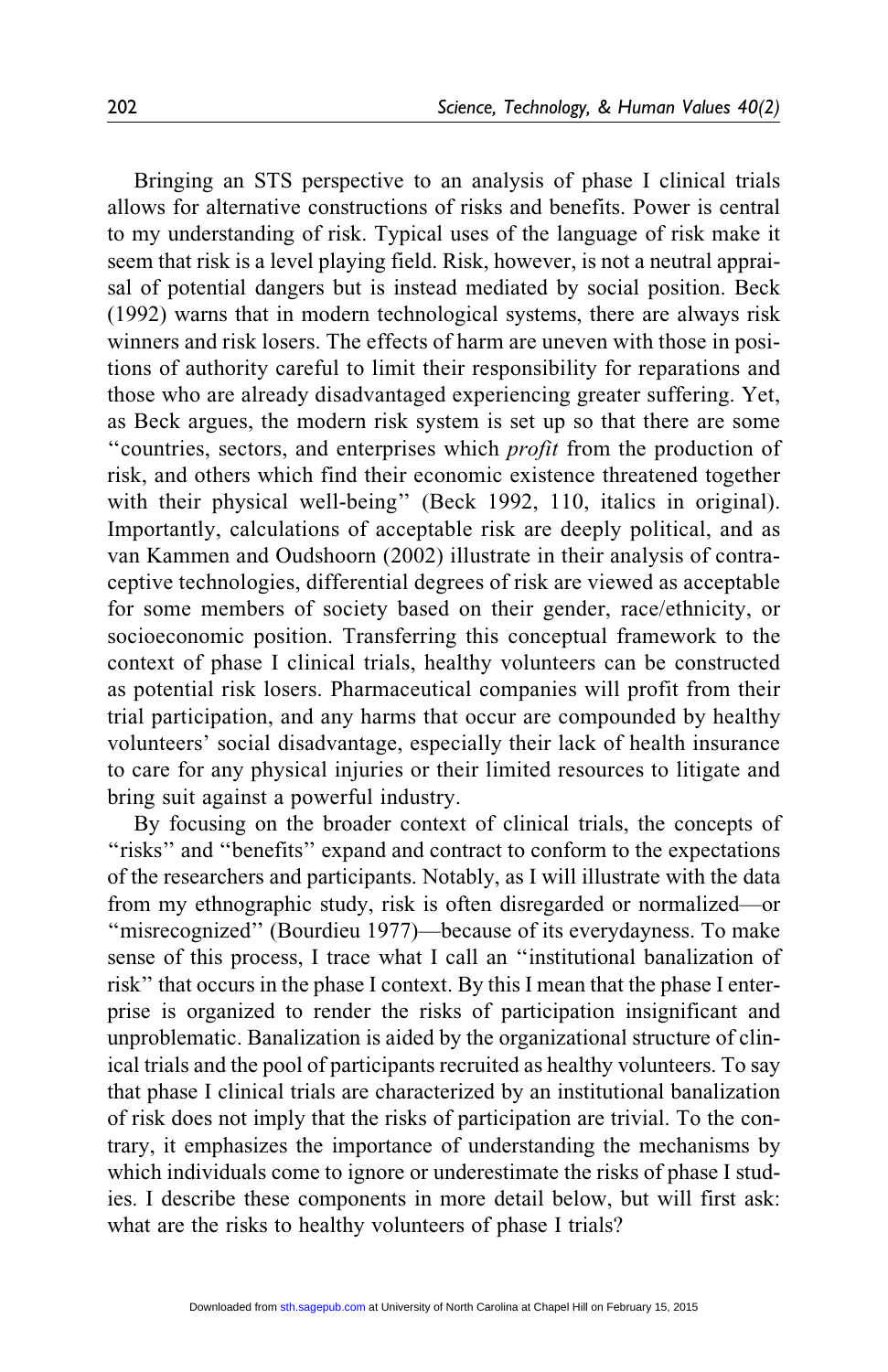Calculating the risks of phase I trials is no easy task. In addition to having different risks associated with different classes of investigational drugs, phase I studies are diverse and involve different types and degrees of risk. In practice, the ''phase I'' moniker refers to all clinical trials that test the safety of products, measure the pharmacokinetics or pharmacodynamics of the  $d\text{rug}^2$  or compare modes of drug administration. True phase I clinical trials are ''first-in-human'' (FIH) studies, which are literally the first-time investigational drugs are given to human subjects who are usually healthy volunteers.<sup>3</sup> In spite of the implied linearity in the phases of drug development, phase I studies are conducted during the entire drug development process, even continuing to be conducted after FDA approval, to provide additional data about the safety profile of marketed drugs (Derendorf et al. 2000). For example, non-FIH phase I studies include those that test a drug in single or multiple doses; investigate its cardiac, hepatic, or renal effects; measure its interaction with other (usually marketed) drugs; and assess the effects of food on the action of drugs. Additionally, some phase I trials are bioequivalence studies designed to prove that generic drugs are metabolized, absorbed, and excreted in the same way as brand name drugs (Hayden 2007) or that racially or ethnically diverse bodies similarly process the drugs (Kelly and Nichter 2012). All of these study types are phase I trials and are conducted on healthy volunteers.

Additionally, every type of pharmaceutical is likely to be tested in some way on healthy volunteers, including oncology and HIV/AIDS medications, and there is no evidence to suggest that there is less risk from the investigational drug in phase I trials enrolling healthy volunteers compared to those enrolling patients. Trying to isolate the "signal" from the "noise" (Lakoff 2007), pharmaceutical companies prefer healthy volunteers in phase I trials so, that investigators do not have to adjudicate whether symptoms are a cause of the drug or the underlying disease. In sum, myriad clinical trial designs with different associated risks (in terms of magnitude and probability) are all part of the phase I world.

It may be difficult to assess the overall risk of participation in phase I studies, but the risks to healthy volunteers are not merely hypothetical (Stein 2003). Participants will likely experience one or more of the following adverse effects, depending on the type of drug being tested and the dose given: headaches, diarrhea, constipation, dizziness, nausea, vomiting, skin reactions, and other symptoms of this nature. More serious adverse effects that are relatively common include allergic reactions, anemia, depression, liver problems, impaired kidney function, seizures, and severe arrhythmias. Although death and serious harm are not common in phase I, they have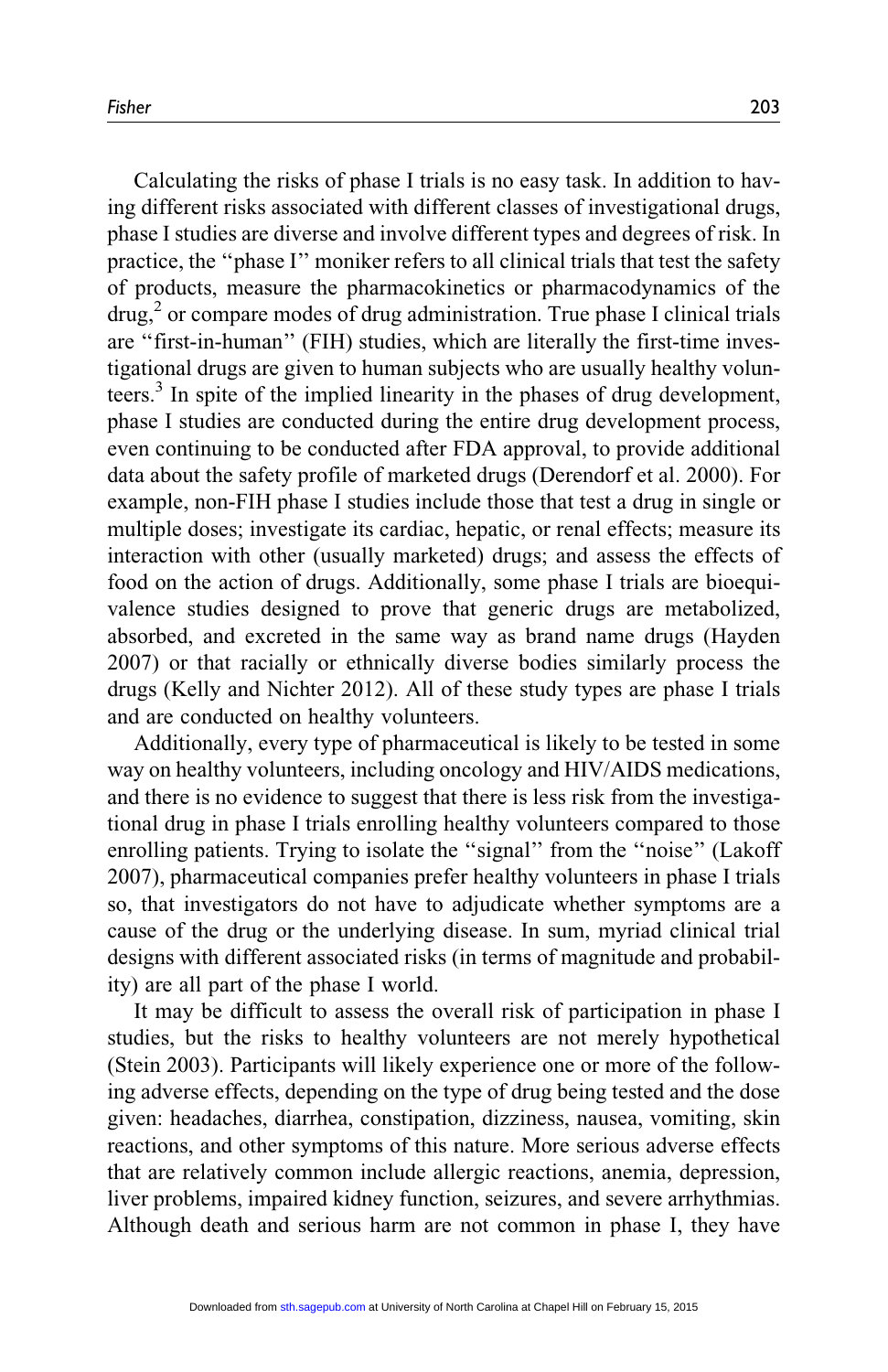occurred. Two deaths of healthy subjects received considerable media attention. Ellen Roche, a 24-year-old, died during an asthma-related study at Johns Hopkins University in 2001, and Traci Johnson, a 19-year-old, committed suicide during an antidepressant study at an Eli Lilly facility in Indianapolis in 2004. More recently in 2006, six healthy volunteers who were enrolled in a study in London experienced near-fatal, serious illnesses when the drug caused rapid multiple organ failure (Wood and Darbyshire 2006). In spite of—or perhaps because of—these sensational cases of phase I trials gone awry, phase I investigators are keen to demonstrate evidence of the low probability of harm to healthy volunteers. For example, metaanalyses of published phase I trials consistently indicate that fewer than 1 percent of healthy volunteers experience serious drug-related adverse effects (Kumagai et al. 2006; Sibille et al. 2006), and investigators routinely frame participation as safer than many blue-collar professions (Kupetsky-Rincon and Kraft 2012).

Part of the institutional banalization of phase I risk occurs because of the structure and execution of these clinical trials. Unlike other clinical trials, phase I studies are conducted almost exclusively with ''confinement'' requirements, meaning that healthy volunteers must stay overnight in the facility during some portion of the trial. In part, the confinement controls for as many variables as possible: researchers can dictate the exact times at which doses occur, the food and beverages consumed, and enforce any restrictions prohibiting the use of other medications or products. It also allows research staff to monitor participants through scheduled procedures or informal observations. In this respect, phase I facilities resemble a total institution (Goffman 1961), one in which the risks could appear to be managed and controlled.

Another aspect of the institutional banalization of risk in phase I stems from the routine labor of conducting and participating in clinical trials. In his analysis of the 2006 phase I disaster in London mentioned previously, Hedgecoe (2014) uses the lens of organizational deviance to explain sociologically how such serious harm could occur in spite of robust regulation and oversight. One of Hedgecoe's assertions is that ''the everyday culture of a work group accommodates and normalizes risk as part of the practical effort to get work done'' (p. 66). Because dramatic or unexpected adverse events are infrequent, the more common ''side effects'' of investigational drugs are seen by researchers and healthy volunteers as being pretty mundane.

The everyday work of phase I trials structures and normalizes experiences of risk for healthy volunteers as well. Healthy volunteers enroll in phase I studies almost exclusively for the income they can earn (Tolich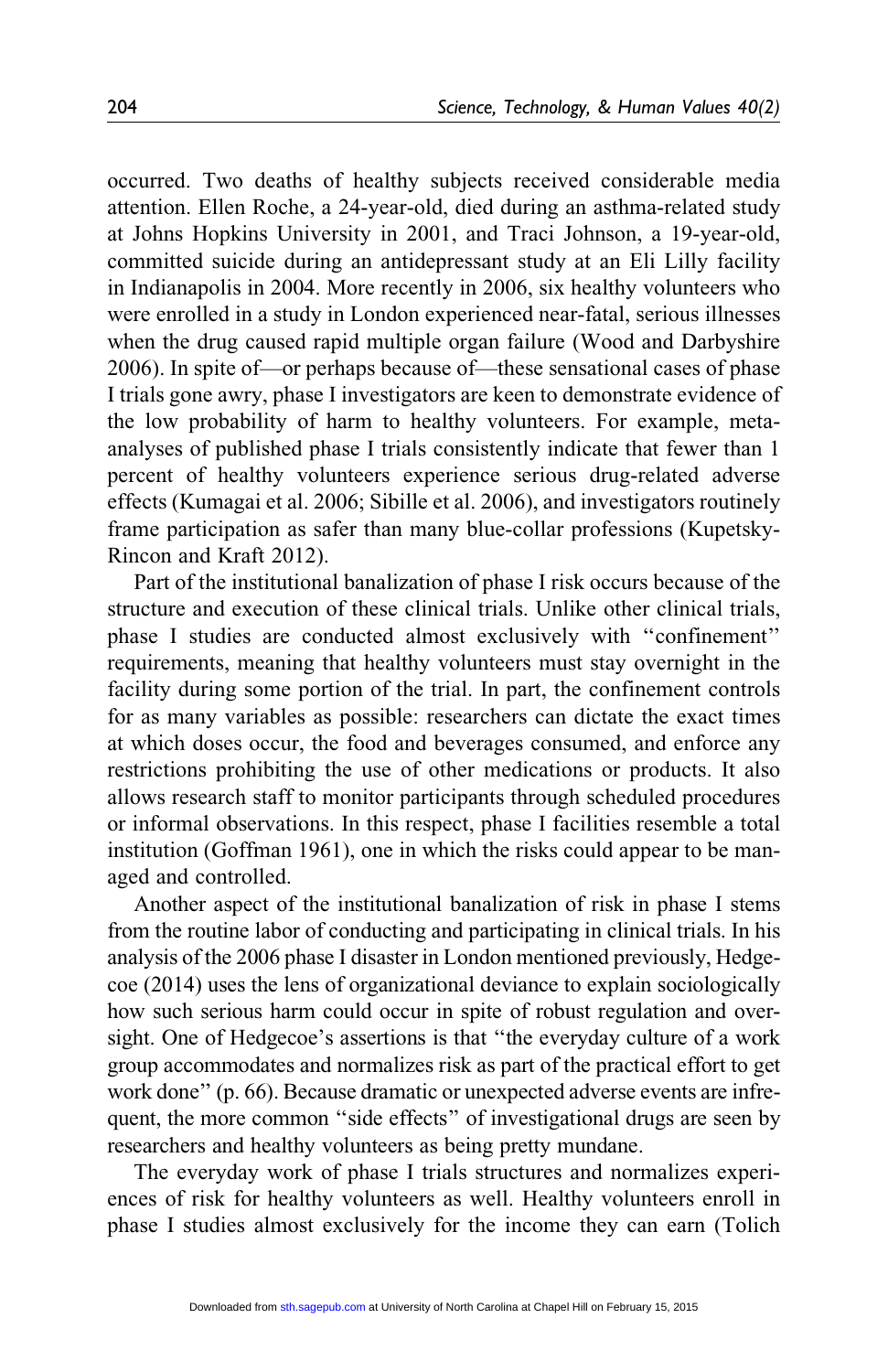$2010$ .<sup>4</sup> Payments vary dramatically, based on the geographic location of the clinic, the length of the study, and the procedures involved, but a fair estimate is that the average study pays between US\$2,000 and 4,000. Additionally, most healthy volunteers are serial participants in phase I clinical trials, regularly seeking income from study participation (Weinstein 2001). As a result of this wage structure, Cooper and Waldby (2014) argue that clinical trial participation is embodied labor, a form of work representative of flexible postindustrial, post-Fordist economies. Seen in this light, the phase I healthy volunteer becomes an independent contractor participating in clinical trials for remuneration on an occasional or routine basis. Not recognized as such by research institutions or government agencies, however, healthy volunteers are not protected as workers or entitled to labor rights (Lemmens and Elliott 2001; Sunder Rajan 2007). In his ethnography of white anarchist ''professional guinea pigs'' in Philadelphia, Abadie (2010) found that healthy volunteers conceive of their participation as work and approach it from an activist perspective, even advocating for unionization of participants. Healthy volunteers and research staff both focus on what they need to do to earn their income: for volunteers, this means enrolling in phase I trials and consuming the investigational drugs.

For the healthy volunteers, a final critical component to the institutional banalization of risk comes from their relationship to the larger social structure. The majority of US healthy volunteers are economically and politically disadvantaged minority men. There are regional differences in the racial and ethnic groups, with an overrepresentation of African Americans in phase I clinics in the Northeast and parts of the Midwest and Latinos in clinics in the Southwest (Fisher and Kalbaugh 2011). Most healthy volunteers are unemployed, seasonally employed, or self-employed (Motluck 2009). In some instances, trial participation is simply seen as an easier way to earn an income because it is less demanding and more flexible, and participation in phase I trials becomes a chosen way of life (Abadie 2010). Some serial participants have additional difficulty finding wage employment because they have a history of incarceration or do not have permission to seek work in the United States. Thus, in the broader context of a disappearing social safety net, deindustrialization, gross wage disparities, and little job security—all characteristics of structural violence (e.g., Bourgois 1995; Farmer 2004; Scheper-Hughes and Bourgois 2003), the risks of phase I trials are overshadowed by the need to earn an income. For this reason, the choices and explanatory frameworks of healthy volunteers could add important insight into how the institutional banalization of risk is mediated by the on-the-ground practices of those involved in phase I research.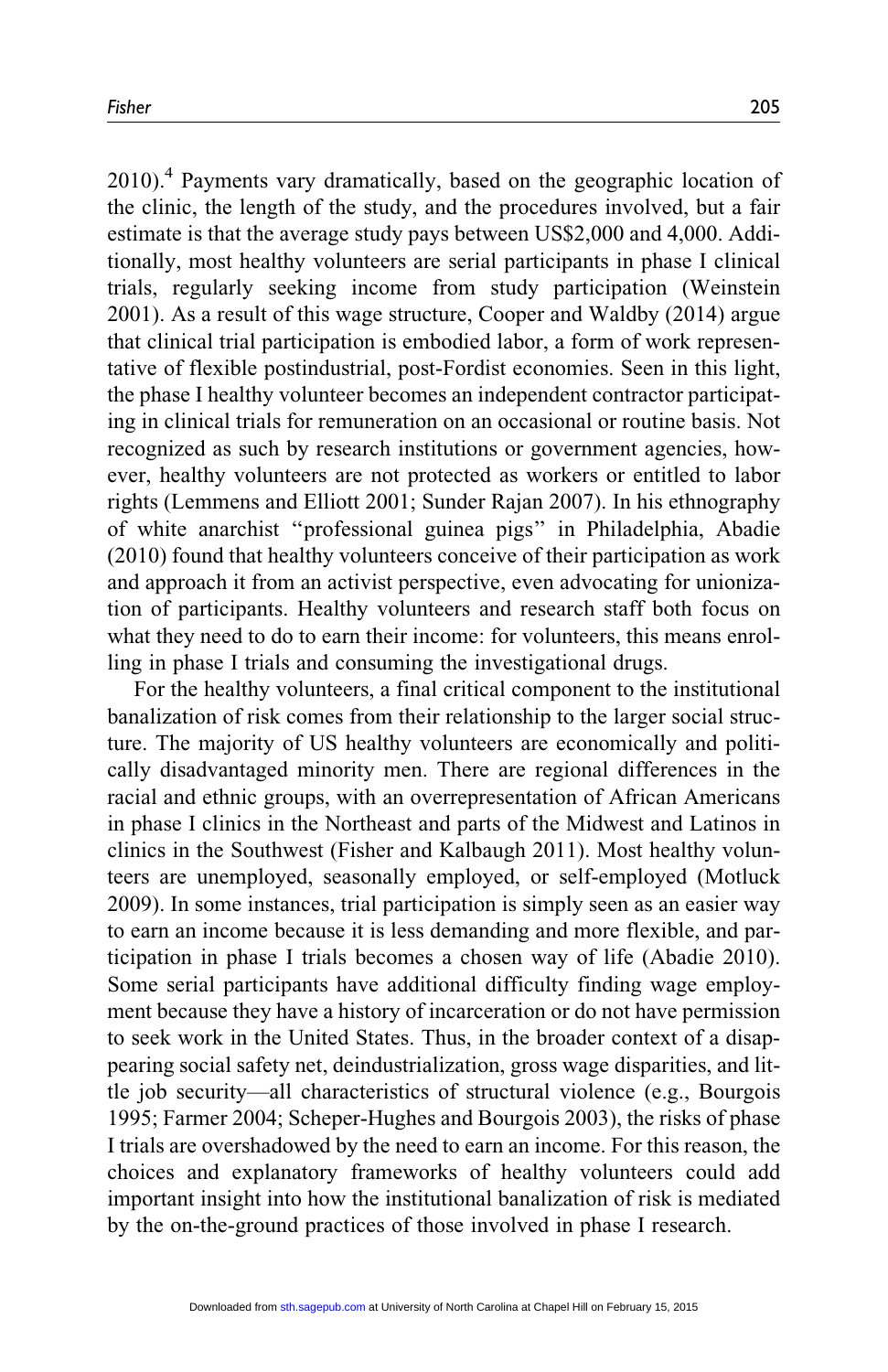# **Methods**

The study was conducted at six dedicated phase I, in-patient clinics in the United States from November 2009 through October 2010. The clinics were selected to have as diverse a representation of facilities as possible. For geographic coverage, two facilities were located in the East, two in the Midwest, and two in the West. One facility was owned and operated by a large pharmaceutical company, one was part of an academic medical center, two were owned and operated by contract research organizations, and two were independent phase I clinics. The facilities varied in size with the smallest being a 16-bed unit and the largest a 300-bed clinic.

In addition to observing clinic activities (from informed consent procedures to blood draws and dosing), a total of 268 semistructured interviews were conducted with 33 clinic staff and 235 healthy volunteers. The staff occupied various roles in the six facilities including site directors, principal investigators (MDs), recruiters, study nurses, and phlebotomists. Healthy volunteers were predominantly male (73.2 percent). Roughly one-third were non-Hispanic whites (37.4 percent), another third were non-Hispanic blacks (34.9 percent), and nearly one-quarter were Hispanic (21.8 percent; see Table 1 for volunteers' demographic breakdown by facility). Healthy volunteers had a wide range of experience participating in phase I trials, with about one-third being first-time participants (30.6 percent) while others claimed to have participated in over 100 studies. Interviewees were representative of the overall demographics of the research staff and volunteers at the time of each site visit. The vast majority of interviews were conducted in English, but 28 were conducted in Spanish.

Interviews with research staff focused on their perceptions of phase I studies, their experiences with different types of healthy volunteers, and changes in participation trends over time (especially in light of the 2008 US economic downturn). Interviews with healthy volunteers explored their experiences of participating in phase I trials, their perceptions of risks, how they evaluate different types of studies or procedures, and how they explain their participation in studies to others. All interviews were transcribed in full and coded using Atlas.ti. The identities of phase I clinics and staff are confidential, and all healthy volunteers were anonymous. The Vanderbilt University institutional review board reviewed and approved the research protocol.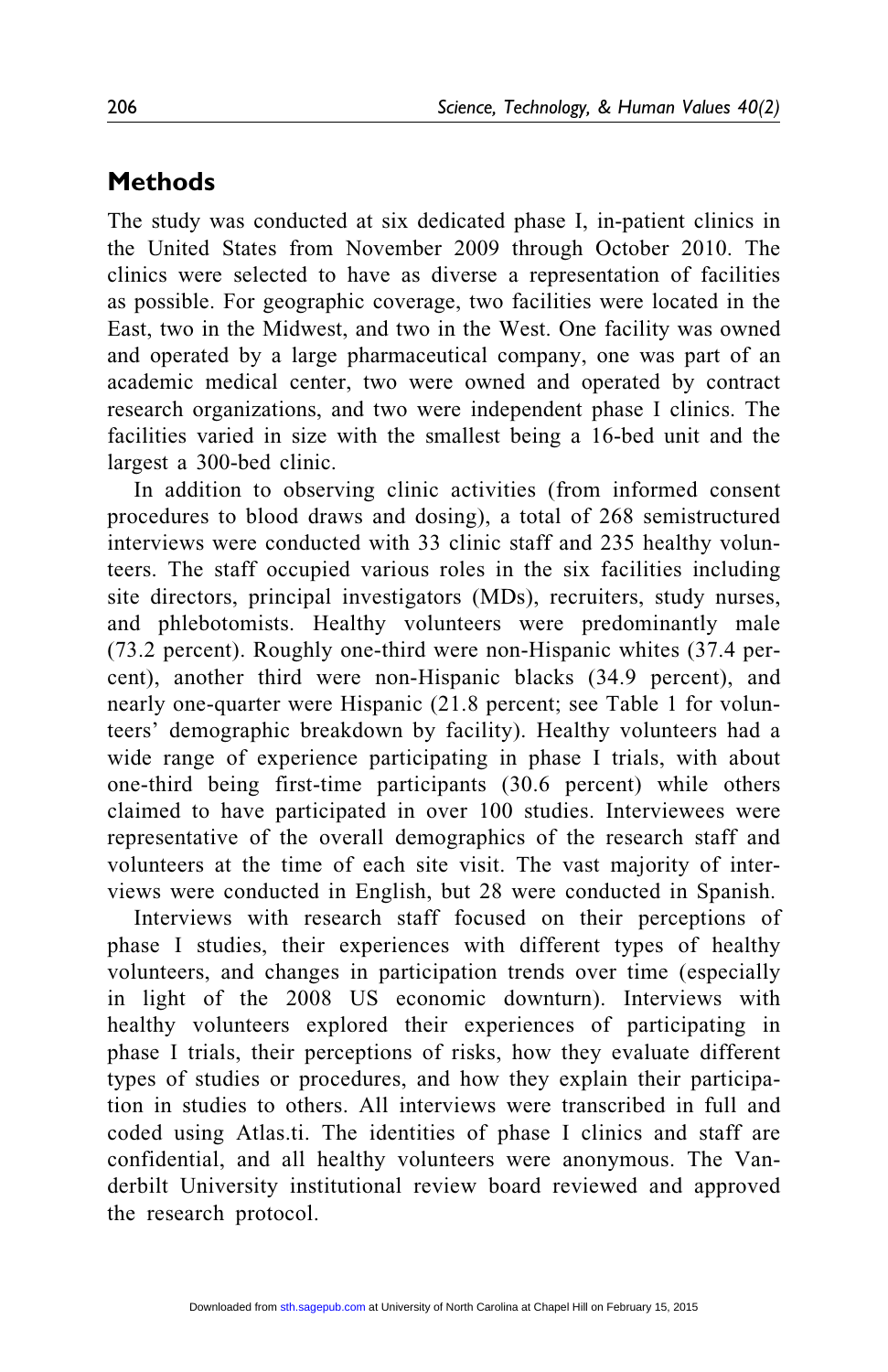| $\ddot{\phantom{a}}$  |
|-----------------------|
|                       |
| ļ<br>֕<br>J<br>゚<br>ı |
|                       |
|                       |

|                                      |               |                       |                | Phase   Facilities            |                  |                              |                                                       |
|--------------------------------------|---------------|-----------------------|----------------|-------------------------------|------------------|------------------------------|-------------------------------------------------------|
|                                      |               | East                  |                | Midwest                       |                  | West                         |                                                       |
| Facility Location                    | Clinic        | Clinic 2              | Clinic 3       | Clinic 4                      | Clinic 5         | Clinic 6                     | Total                                                 |
| Total subjects<br>Sex/gender         | 42            | 29                    | 36             |                               | 47               | 35                           | 235                                                   |
| Male, percent (n)                    | 88.1 (37)     |                       | 75.0 (27)      |                               | 74.5 (35)        | 74.3 (26)                    | 73.2 (172)                                            |
| Female, percent (n)                  | 11.9(5)       | 79.3 (23)<br>20.7 (6) | 25.0 (9)       | 52.2 (24)<br>47.8 (22)        | 25.5(12)         | 25.7(9)                      | 26.8(63)                                              |
| Race/ethnicity                       |               |                       |                |                               |                  |                              |                                                       |
| White, non-Hispanic, percent (n)     | 9.0 (8)       | 17.2(5)               | 44.4 (16)      | 78.3 (36)                     | 38.3 (18)        | 14.3(5)                      | 37.4 (88)                                             |
| White, Hispanic, percent (n)         | 4.8 (2)       | $\frac{6}{6}$         | $\frac{6}{10}$ | $\frac{1}{2}$                 | 44.9 (21)        | /4.3 (26)                    | 20.9 (49)                                             |
| Black, non-Hispanic, percent (n)     | 61.9 (26)     | 79.3 (23)             | 52.8 (19)      | 17.4(8)                       | 8.5(4)           | 5.7(2)                       |                                                       |
| Black, Hispanic, percent (n)         | $\frac{1}{2}$ | 3.4(1)                | $\frac{6}{10}$ |                               | 2.1(i)           |                              |                                                       |
| Asian, percent (n)                   | 11.9(5)       | $\frac{6}{\circ}$     |                |                               | $\overline{2.1}$ | $rac{2}{3}$<br>$\frac{6}{2}$ |                                                       |
| Native American, percent (n)         | $\frac{6}{6}$ |                       |                | $0.000$<br>$0.000$<br>$0.000$ | $\overline{2}$   | $\frac{6}{2}$                | 34.9 (82)<br>0.9 (9)<br>0.9 (9)<br>0.9 (9)<br>1.3 (9) |
| Biracial, percent (n)                | 2.4(1)        | $\frac{1}{20}$        | $\frac{8}{1}$  |                               | $\frac{1}{2}$    | $\frac{6}{\circ}$            |                                                       |
| First-time participants, percent (n) | 1.9(5)        | 7.2(5)                | 72.2 (26)      | 32.6(15)                      | 38.3(18)         | 8.6 (3)                      | 30.6 (72)                                             |
|                                      |               |                       |                |                               |                  |                              |                                                       |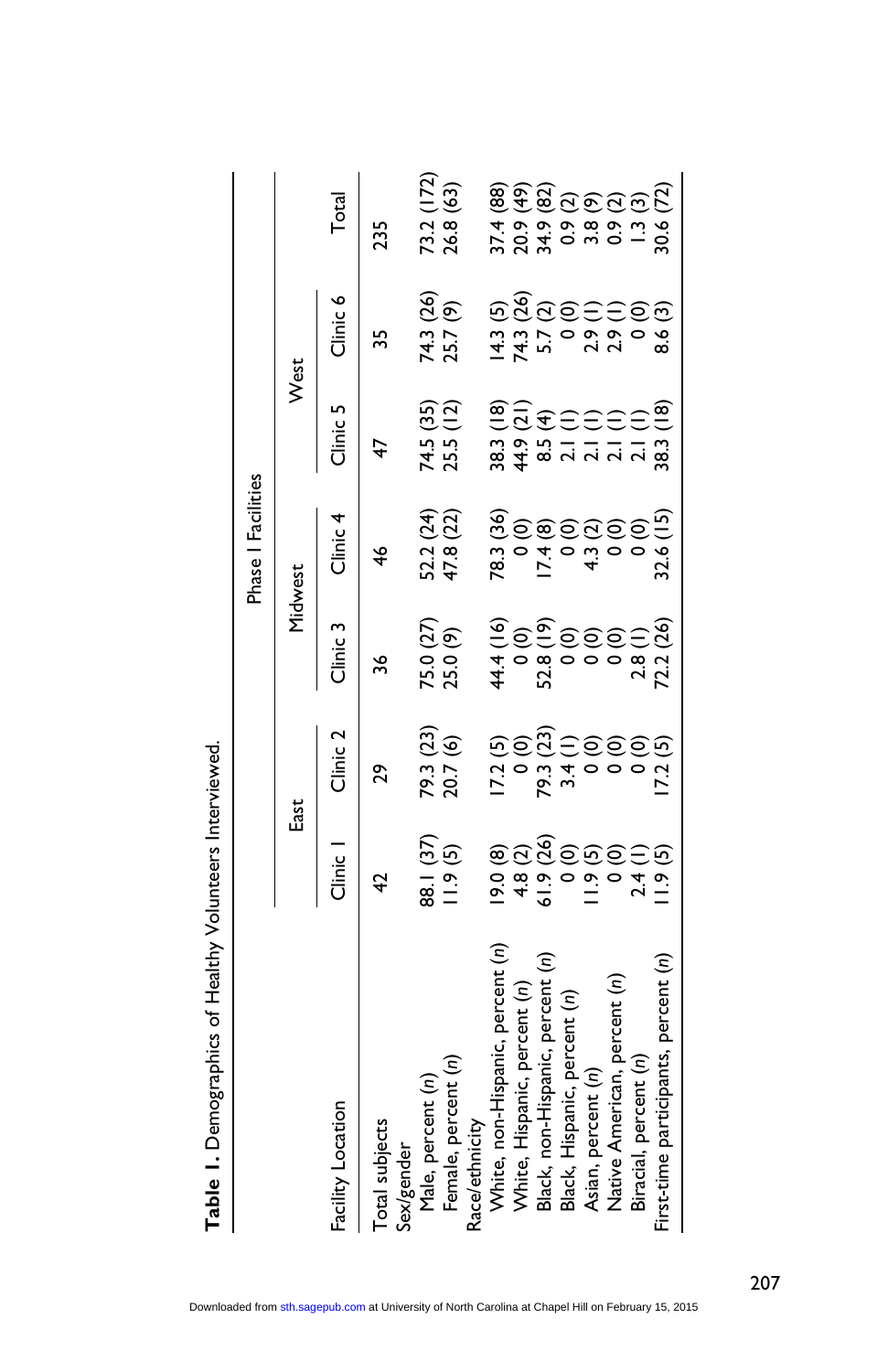### Experiences of Adverse Effects in Phase I Trials

When I arrived at one of my phase I field sites in the late summer of 2010, a receptionist ushered me to a small waiting area in the Spartan administration suite of the clinic. She told me that the medical director had been delayed by some medical issues that occurred in a current study. I was not there long when a woman who was seated in a nearby cubical offered me some tea or coffee. After I declined, she picked up her cell phone and made a call. Without any small talk, she launched into a frantic description of the hallucinations and nightmares that the healthy volunteers had nearly unanimously experienced after being dosed with the study drug that morning. It slowly dawned on me that the woman did not actually work at the clinic; she was a representative from the pharmaceutical company sponsoring the study.

Later when I met the medical director, he confirmed that the woman had come to observe the dosing because the clinic had previously reported these same adverse effects to the sponsor with earlier cohorts and the company wanted one of their own employees to witness the effects of the investigational drug. I asked him about the drug effects, and he told me that the vast majority of healthy volunteers had experienced sleep paralysis—an often frightening conscious state where one experiences vivid hallucinations and cannot move or speak—as a result of the study drug. He wondered out loud if the sponsor would continue development of the product or would decide the adverse effects were too serious to warrant further investment. He also confided that many of the volunteers needed to be reassured that these side effects of the drug would be short term.

My own interactions with the group of healthy volunteers in this study were shaped by the phase I trial. Instead of moving about the clinic, they stayed in their beds most of the day, many feeling that they could not quite shake the soporific effects of the drug. Most were nonetheless eager to be interviewed and wanted to talk about their side effects. One participant in the study was an African American woman in her early twenties and a mother of two young children. It was her first time participating in a study, and she was in the clinic with her father, a veteran healthy volunteer in his forties who had encouraged her to enroll in a study. During the interview, I asked her whether she had experienced any side effects. After yawning noisily, she said,

Yeah, but the only thing really was sort of a hallucination. I had a vivid, I had a really crazy dream, but that was it. I dreamed that they were sticking IVs in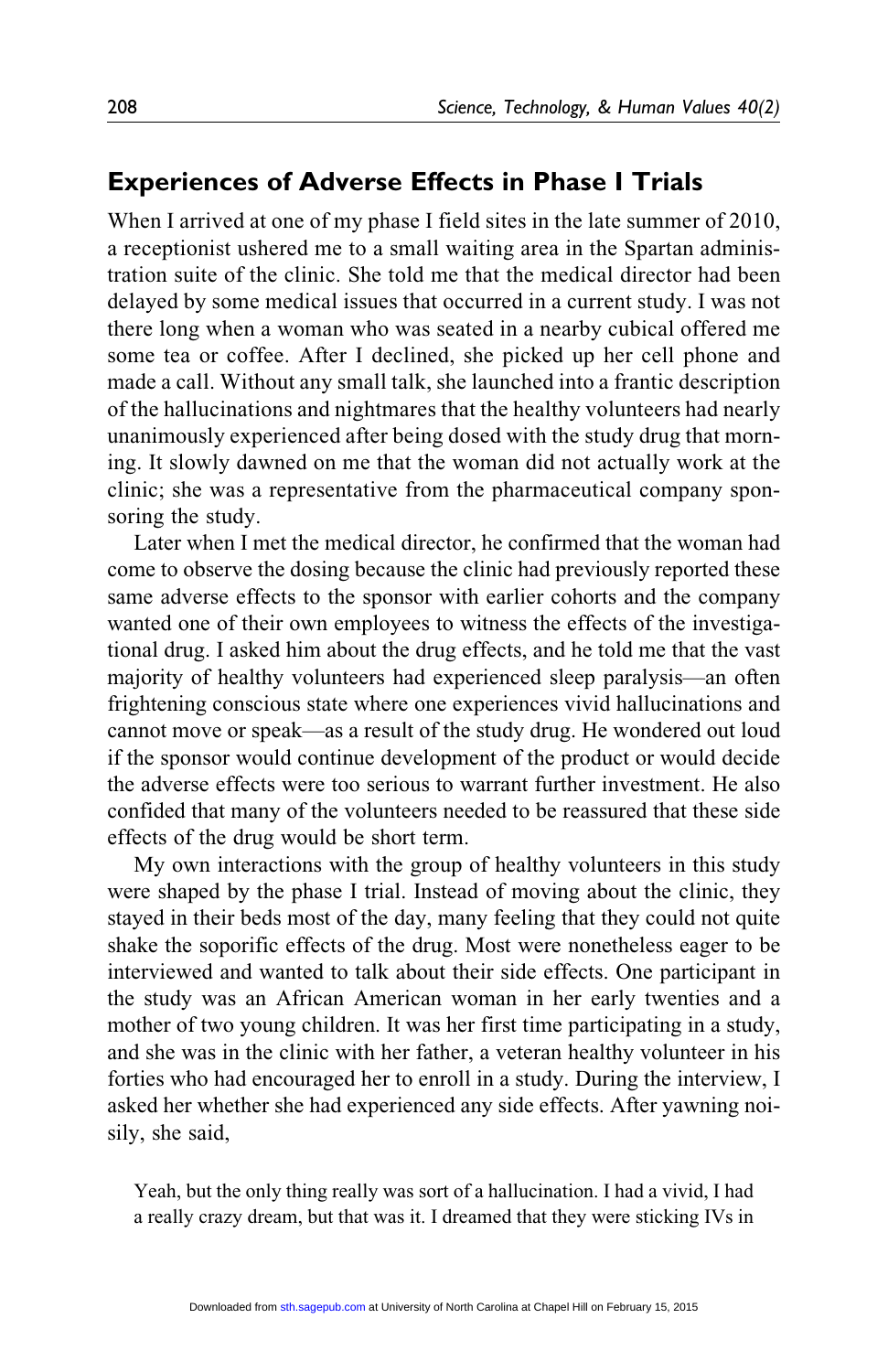my cheeks, and that was a side effect [of the drug], vivid dreams. They was sticking IVs in my cheeks and my dad was actually coming to do it. I was like, ''Dad, you're not sticking no IV in my cheek. You better send me home.''

Now more fully awake, she was not that concerned about having had an adverse effect because her father's experiences in studies reassured her. She explained, ''I have a lot of faith in my dad. He's been doing this for however many years he's been doing it, and he took a study before and it has to be okay.''

Given the low probability of dramatic adverse effects in phase I studies, it is surprising that I was present at a clinic when healthy volunteers would experience something as unusual as sleep paralysis. Typically, I heard about adverse effects through interviews with research staff and healthy volunteers. The latter often laughed about the side effects as they recalled their experiences, and the men seemed especially prone to exaggerate the stories to make them more comical or frightening. For example, a white man in his late fifties who had participated in more than ten studies wanted to share his "study stories" with me. In one Alzheimer's disease phase I trial, he and other participants suffered so much vertigo and vomiting during the study that the clinic got permission from the sponsor to give the participants Benadryl<sup> $\circledR$ </sup> to minimize the vomiting at subsequent doses. He remembered,

It was the first study I've been in where there was a lot of sickness...I mean it was a pretty strong, strong dose ...It was rough. We dosed 26 [people] and 18 got sick ...It was not a good experience ... That's really the only time I've actually seen physical illness. I'm not privy to other side effects [i.e., those detected through laboratory results], but that was an experience. Yeah, it was [laughs], ''You guys better go back to the lab and rethink that one.''

Most healthy volunteers' adverse effects are short term. The effects tend to occur shortly after being dosed with the investigational drug; then within hours of consuming it, the symptoms subside. In a few instances, however, the effects lasted beyond the study, and participants reported that they were surprised to find that they were nonetheless released from the phase I clinic and not monitored by the research team. One such example came from an African American participant in her early thirties who had participated in more than thirty-five studies. She had several experiences of worrisome adverse effects, but a Ritalin<sup>®</sup> study made her change her perceptions of the risks of drugs that act on the brain. She reported, ''I was administered 500 times the regular dosage of Ritalin, and it was crazy. [Laughs] And I felt the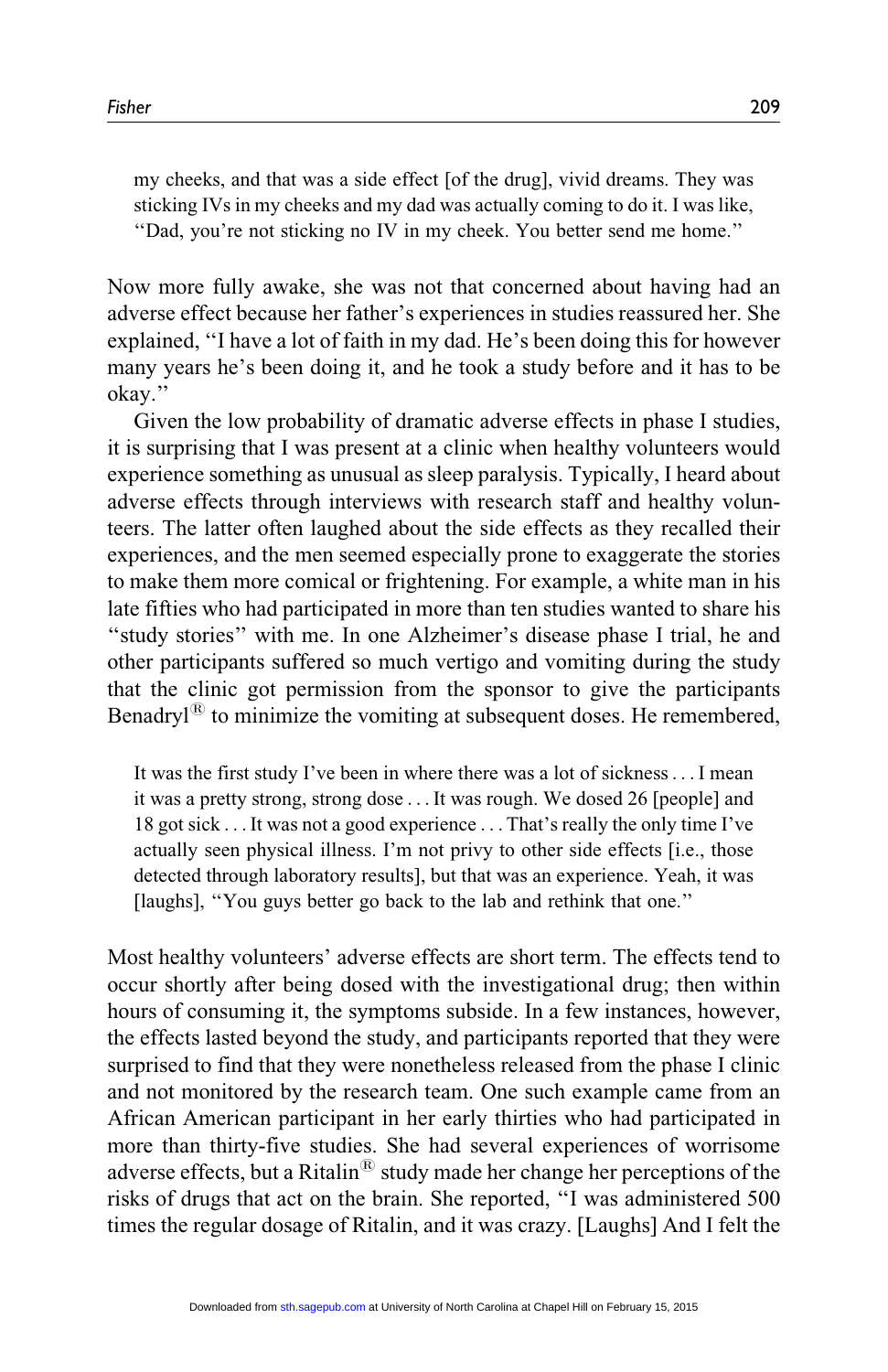after-effects for several days, although they released me the same day.'' When I asked her how she felt during the study, she responded,

I felt like I wasn't in control of anything. My emotions were up and down. I felt like I took some kind of street drug because I was speeding everywhere and then I was so slowed down. I felt sad. I was crying uncontrollably. I was yelling. Someone being around me would think that I had Tourette's syndrome because it was just coming out of my face and I couldn't stop it. And I was emotional. I was pensive. I wanted to think about everything. I wanted to analyze everyone and everything. I was angry because I felt like everybody was laughing at me and judging me. Then I became sexual in this environment, it was bad. Really bad. Really bad. And it was embarrassing ... When they let me go home, I told them I didn't wanna leave. I didn't feel right ... My mom was nervous when I got home. I couldn't sleep. I couldn't sit down. I just needed her to stay on the phone. I begged her not to hang up, and she was so scared, like, ''You don't ever do anything like that again because I don't know what's wrong with you and you're acting really strange," and I felt strange.

Remarkably, many healthy volunteers will continue to participate in phase I studies even after they experience temporary adverse effects. The return to health or normalcy perhaps gives them the sense that no serious lasting harms can come from participating in clinical trials. Turning to a structural explanation for this phenomenon, the institutional banalization of risk shapes volunteers' perceptions and expectations of phase I trials beyond their individual experiences.

# Research Staff and Risk in Phase I Clinics

Based on my observations of phase I clinics and the information I gleaned from interviews, research staff are generally caring and committed to the safety and comfort of healthy volunteers.<sup>5</sup> At the same time, moments of what could be read as staff callousness rose to the surface when healthy volunteers were less willing to enroll in studies with nearly certain adverse effects. During my fieldwork, one such study had a high probability that participants would experience several hours of flu-like symptoms after dosing, and the clinic staff were frustrated with the high rates of attrition when participants would exercise their right to withdraw from the study. This occurred in the middle of the study that required multiple confinement periods during which participants would be dosed each time with the investigational drug. The clinic found that many participants who had experienced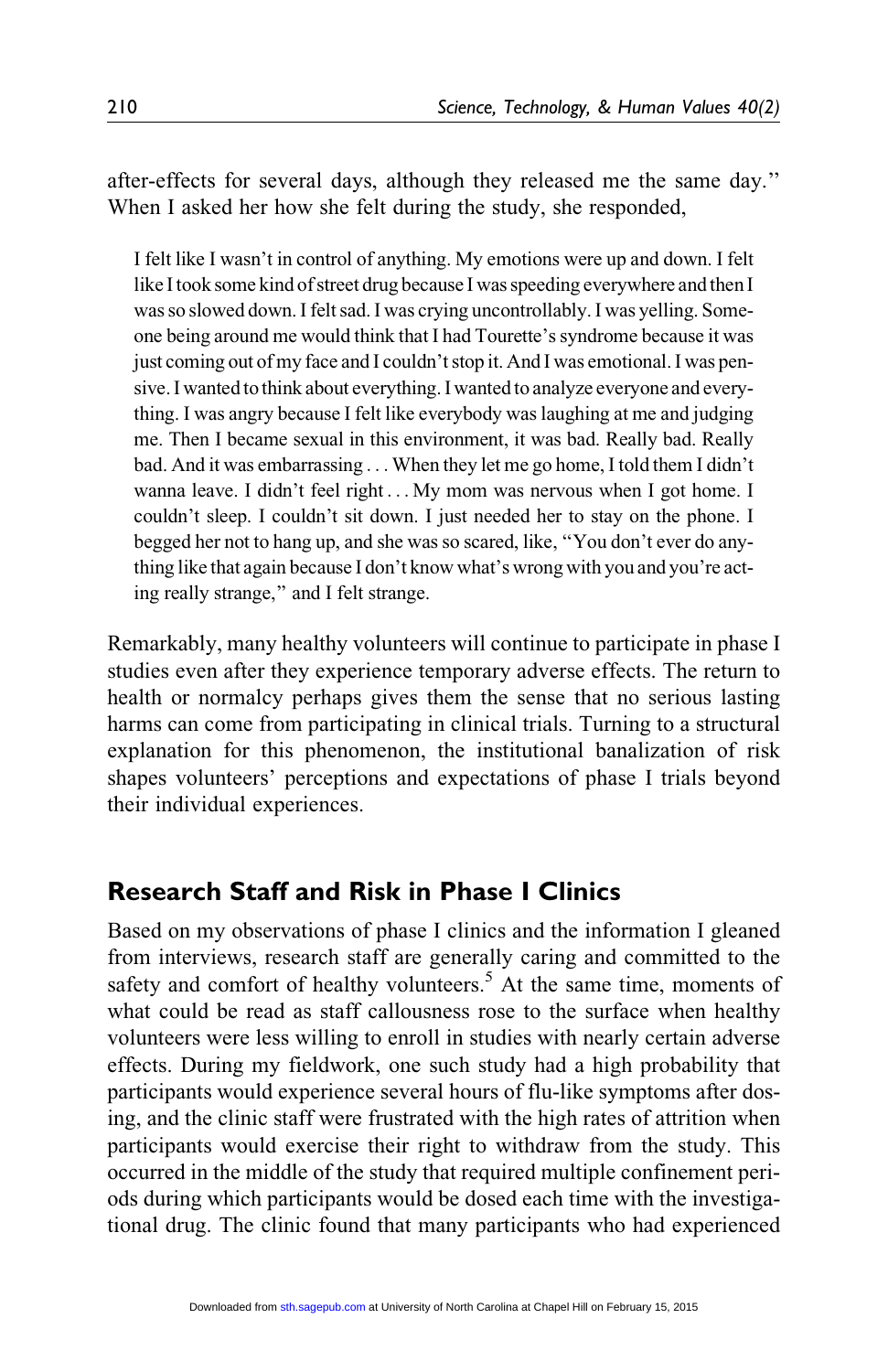fever, chills, and nausea in the first confinement period either officially withdrew or failed to check-in for subsequent confinements. In another instance, a clinic was a victim of its own success at informing prospective participants about a dose-escalation study in which higher doses of the investigational drug led to larger numbers of healthy volunteers vomiting during the study. The recruiter informed participants so well during the screening visit that only five of the eight participants checked-in the morning of the study. When two of those participants did not pass all the intake laboratory work and had to be dropped from the study, the sponsor decided to postpone the study and requested that the clinic send the participants home. After dismissing the healthy volunteers (and promising to pay them US\$200 because they showed up in ''good faith'' to complete the study), the nurse manager walked the hallways of the clinic fuming about the cancelled study. I asked her whether the participants who had not shown up that morning had called in or simply not turned up. With clear irritation in her voice, she said that most of them called with pretty transparent excuses but that ultimately they failed to come in because ''they didn't want to barf.'' The nurse manager (at least at that moment) was not sympathetic to the fact that the negative effects of the drug would dissuade healthy volunteers from participating.

Analytically, I interpret reactions like the nurse manger's as stemming from the institutional banalization of risk that occurs in the phase I context. Research staff members are especially prone to minimize or discount the risks of study participation because they perceive that risks are not only managed but also controlled or eliminated. Within this framework, likely adverse effects cease to be true ''risks'' and are not seen as indicators that participants' long-term health could be jeopardized by their participation in phase I trials. What is particularly interesting here is that in their interactions with healthy volunteers, the staff is not downplaying the possibility of adverse effects per se. Indeed, my observations of the informed consent processes that occur for phase I studies suggest that staff prepare healthy volunteers well for those side effects when they are an expected part of the study. At the same time, longer-term risks are all but ignored or dismissed. For example, when death is listed as a risk on an informed consent document, it is chalked up to a legal requirement and often dismissed because those staff members have never witnessed it occur. In examining the work practices of research staff, three primary components contribute to the banalization of risk process: (1) the perceived homogeneity of phase I clinical trial design, (2) the institutionalization of Fordist production processes, and (3) the discursive transformation of risks and harms into abstract data points.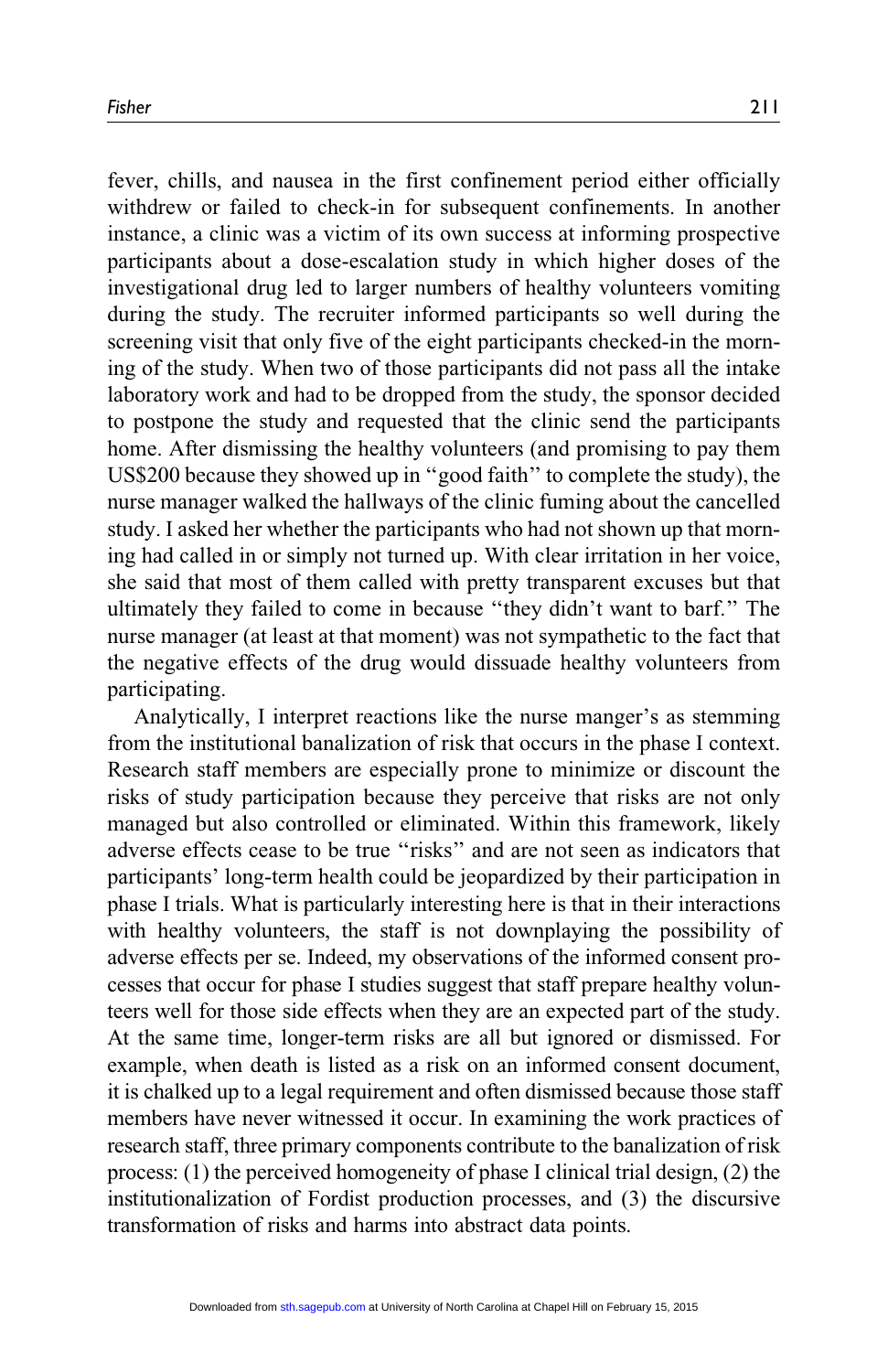# Perceived Homogeneity of Phase I Clinical Trial Design

Phase I clinical trials, as described previously, are designed to answer different research questions about the safety and/or administration of pharmaceuticals. On the surface then, it might appear contradictory to depict phase I studies as having homogenous research designs. Yet, when examined from the perspective of the regimen of what tests and procedures need to be performed and at what intervals, clear patterns of study conduct emerge regardless of the scientific goals of specific studies. Key events in most protocols are drug dosing, blood and urine collection, electrocardiograms (EKGs), physical examinations, and meals. For example, a white female physician at a phase I unit told me, ''Actually the protocols are fairly uniform. There are like three, four, five kinds of master protocols in a sense. And an FIHsingle dose repeat is an FIH-single dose repeat.'' Adding to the impression of homogeneity, clinics have standardized screening procedures to verify that prospective volunteers qualify for studies, and only rare additions based on unusual inclusion or exclusion criteria would create deviations in the procedures or workflow.

Phase I protocols are so similar that there is often a sense among research staff that the investigational drugs are interchangeable when it comes to their daily responsibilities. When speaking with one white male staff member who was responsible for setting up the protocol in an electronic data capture system used by the clinic, it was clear that the similarities between studies could trigger programming errors because the differences among protocols are hard to notice:

Even if it looks the same, you have the same type of blood draws, same thing every time, it's not [exactly] the same. Even though you compare your T&E's, [that is] your time and event schedules, and they look identical ... Well, every time I read a protocol to break it down to [the software application], ...I'll walk out, take a walk around the building real quick, just kinda clear my head, come back and start the new protocol with a fresh start.

Most research staff members, however, are not responsible for noting minor differences among protocols, and as a result, they make few attempts (and have no incentives) to differentiate between studies. Instead, they focus on following their daily schedules that dictate the clinical tasks for which they are responsible, such as administering doses or drawing blood (note that the schedule is, of course, generated by the electronic systems in which the protocols are inputted).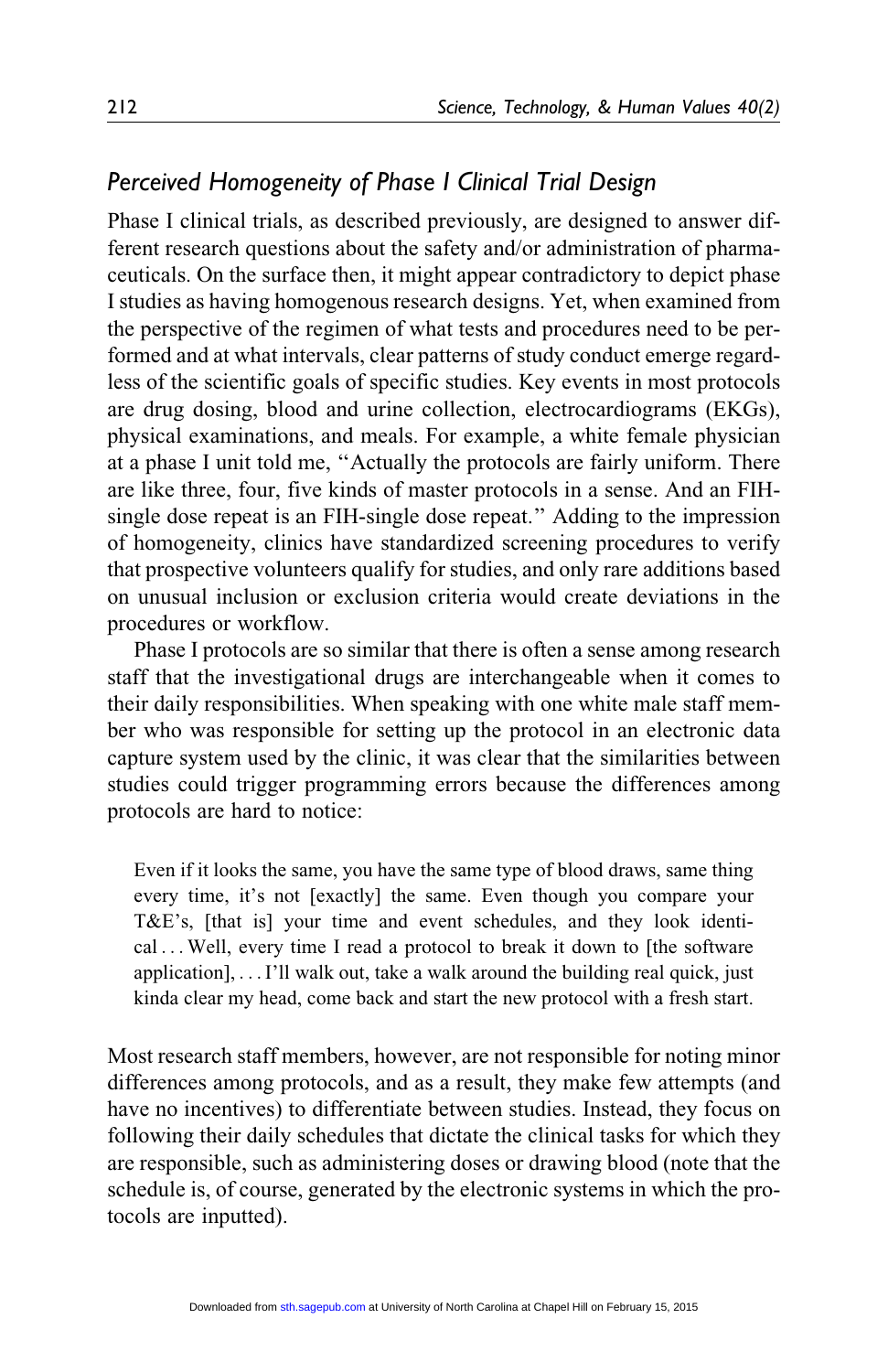The perceived homogeneity of phase I trials is the primary factor underlying the industry reference to these studies as well as to many of the clinics that conduct them as ''feed 'em-and-bleed' ems.'' The label emphasizes the two activities that structure most days in the clinics. The first is the task of feeding participants three meals per day according to the protocols, with fairly standardized diets based on calories, fat, or other restrictions. The second is the monitoring of participants by collecting and analyzing their blood at frequent intervals. Blood is the principle source of safety data because it contains information about the pharmacokinetics (PK) of the investigational drug. Colloquially, research staff (and subsequently healthy volunteers) refer to days in which the participants receive a dose of a drug followed by hourly blood draws as ''PK days'' to signal the large volume of blood collection. One white physician referred to clinical trials that are designed primarily to generate pharmacokinetic data as the ''bread and butter'' of the industry. He explained, ''I call them bread and butter because to a guy like me, we do them, but I can't say I'm hugely interested on a scientific level.'' In other words, references to ''feeding and bleeding'' and PK studies within the industry emphasizes the mundane nature of phase I work.

As these examples indicate, there are few exceptions that radically differentiate phase I protocols. Additionally, not all clinics have the capability or expertise to conduct protocols that include more invasive procedures such as lumbar punctures or endoscopy. Using the industry argot, a white administrator from a small commercial phase I unit compared his facility to academic sites and some of the larger ones in the industry by saying, ''They have esoteric testing or procedures that most 'feed 'em-and-bleed' ems' [like us] don't.'' Even when sites have access to advanced technologies and specialist practitioners, few phase I protocols call for those resources. A white male physician at an academic unit with high-tech capabilities explained, ''We're not a huge 'feed 'em-and-bleed' em'...[but even so] we'll do sort of basic studies.'' In other words, the feeding and bleeding always predominate. Without the occasional lumbar puncture or endoscopy tube, it is easy to understand how studies begin to blur.

### Institutionalization of Fordist Production Processes

Additionally, the institutional banalization of risk may be augmented through the clinics' ''Fordist'' labor processes. Phase I studies require a high level of efficiency of and cooperation among research staff because the schedule of clinical events is highly structured with narrow windows of time in which doses must be given, blood collected, EKGs administered,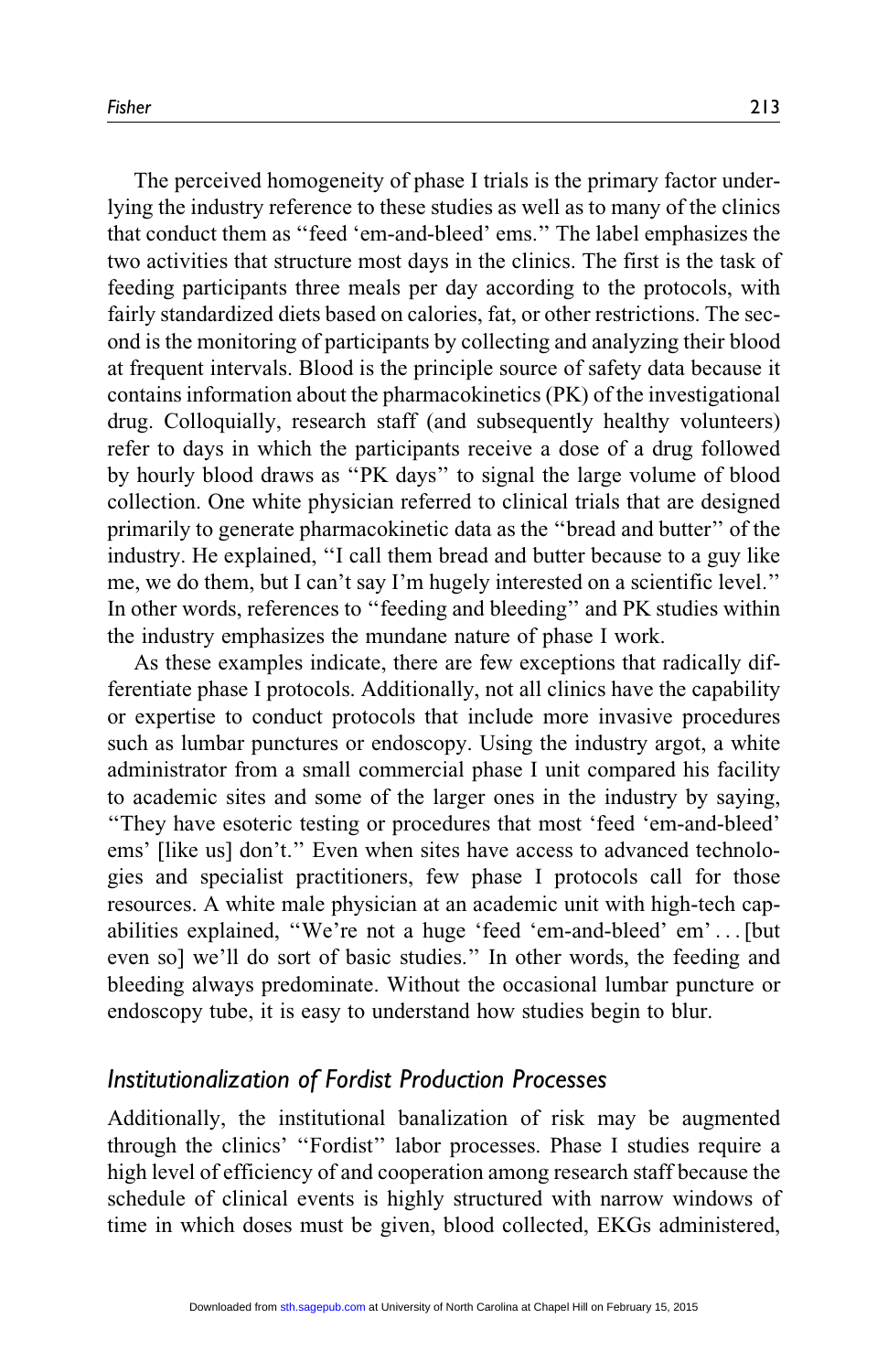food consumed, and so on. If research staff miss any of these windows because, for example, they fall behind on work or a participant fails to be in the right place at the right time, staff must document the ''protocol deviation'' and report the occurrence to the sponsor. To avoid this problem, clinics mobilize a Fordist production model, with an assembly line approach to workflow and clinic design, to try to ensure that the studies run smoothly and efficiently (Fisher 2009a).

Every stage of the research process is designed for throughput. Facilities are specifically designed to usher prospective volunteers rapidly through the screening process. Unlike later phase clinical trials, prospective healthy volunteers are often scheduled to screen for studies in groups of ten, twenty, or more. Even the informed consent process is designed for maximum efficiency with most clinics providing information about the studies in group settings during which a research staff member reads parts of the informed consent form to prospective volunteers and answers any questions that they might have about the study. After consent forms are signed, the prospective volunteers then queue up to have their height and weight recorded, vitals checked, blood drawn, and urine sampled as part of the formal screening for studies. Prospective volunteers move through the screening clinic quickly because research staff members are assigned to each station (like workers on an assembly line) to collect the necessary data or bodily fluids. As prospective volunteers finish procedures at the last screening station, they will often find themselves back in the facility's reception room.

Unlike the screening area, the rest of the phase I facility cannot be designed solely for maximum throughput of participants. Not only does the facility contain clinical spaces and administrative offices, it must also include shared sleeping quarters for participants, areas for recreation, dining, and bathing, as well as laundry facilities and other dormitory-like features. In spite of the diversity of activities the facilities must accommodate, all six clinics in my study nonetheless incorporated rigorous Fordist processes to facilitate study conduct. One key feature at five of the clinics was a procedure area designed for participants to be processed en masse.<sup>6</sup> The procedure areas were spaces in which chairs were lined up in rows or circles so that staff could quickly collect samples or conduct procedures. In some cases, volunteers were even assigned specific chairs (usually by their study ID) to avoid confusion about who was due for a procedure, and staff could draw blood from participants by literally moving down the line from one to the next. Additionally, procedures are semiautomated at many clinics by the barcoding of participants, who are scanned in and out of procedures so that the timing of these events are precisely captured.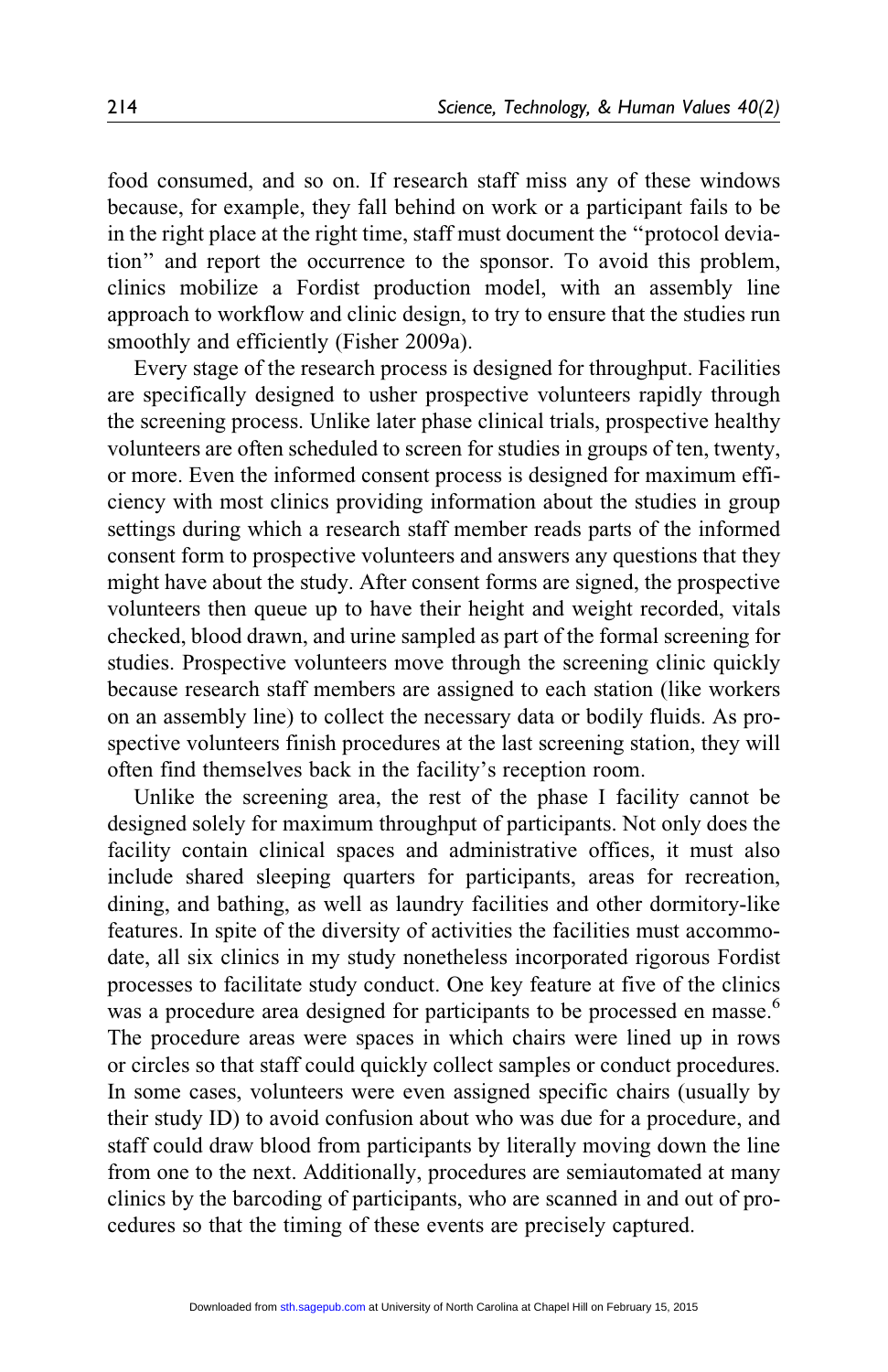The Fordist organizational processes are intended to facilitate the efficient functioning of the phase I clinic. At the same time, however, they also lend the appearance that these processes are controlling the risk to healthy volunteers. On one hand, volunteers' risk could be managed by the high degree of scheduled interactions with staff and by spaces that allow staff not only to conduct procedures efficiently but also to monitor volunteers easily. If a participant's health or safety were seriously compromised by an investigational drug, the staff would likely observe the problem immediately and take corrective action to safeguard the participant. On the other hand, the workflow and space of the clinic do not alter the inherent risks of study participation. Instead, the staff's focused attention on the minute-by-minute scheduling and administration of procedures as well as their management of participants routinizes their work and diverts their attention away from the differential risks to volunteers of consuming investigational drugs.

# Discursive Transformation of Risks into Data

Risk is not only pushed to the background by the quotidian concerns that occupy the research staff's time and energy. Actual harms to participants are also normalized when transforming them into abstract data points that must be gathered through the clinical trial process. This transformation is primarily discursive, manifesting in how staff talk about and label problems that occur during the course of studies. The primary example of this can be witnessed in how staff view adverse effects, which are simply referred to as ''AEs.'' Rather than seeing adverse effects as harms resulting from investigational drugs, research staff members perceive AEs to be routine and rather mundane: headaches, gastrointestinal changes, drowsiness, and so on. Not only do AEs usually fail to be spectacular, they are generally short term as well, adding to research staff's impression that they are simply banal reactions that must be recorded and reported for any volunteers who experience them.

Even if these routine AEs are expected and temporary, the erasure of harm to healthy volunteers is striking. Clinics take healthy individuals with no symptoms, give them an investigational drug, and produce symptoms in those individuals as data, but harm remains absent from the discussion. Considering this from the perspective of how harm is socially constructed, it is clear that for the clinics, ''harm'' applies only to extreme drug reactions. In other words, by framing symptoms that participants develop as "AEs," research staff are contributing to a banalization of risk through a data-centric discourse.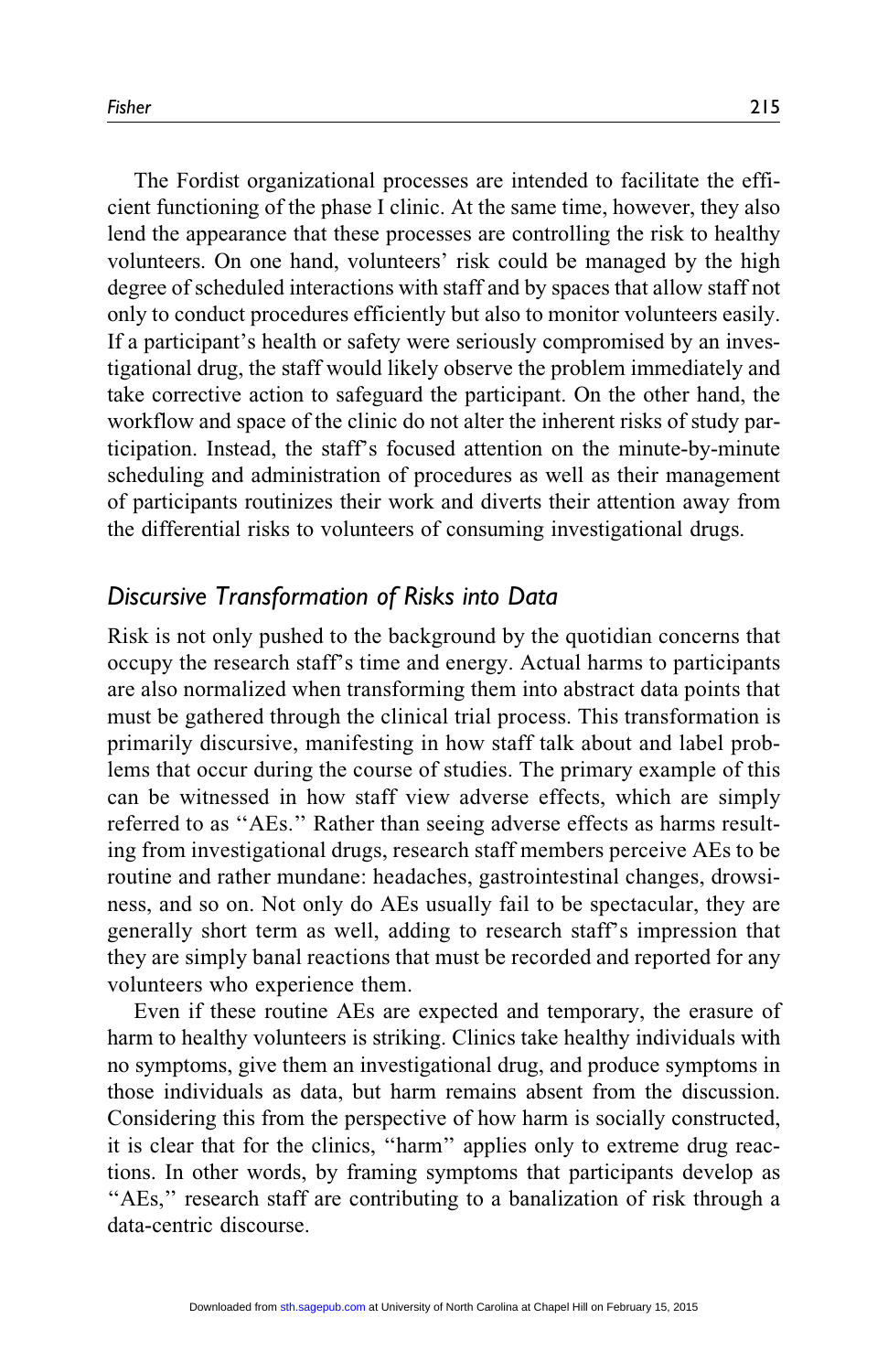Language is important for structuring perception. Not only does the term adverse event transform the experiences of participants into mere data points but also the abbreviated ''AE'' masks the harm because ''adverse'' is no longer even articulated. Other terms in the industry also minimize staff's perceptions of the risks of phase I trials. Returning to the expression ''feed 'em-and-bleed' ems'' used to describe the clinics as well as the studies, it is noteworthy that a critical word is absent from this phrase. Without administering the investigational drug, staff would have little reason to feed participants or collect blood from them. The more appropriate term might be ''dose 'em-and-bleed' em,'' especially for those PK days when following the dose, volunteers could expect frequent blood draws. Obviously, what makes the industry's term work is its cadence and rhyme, but it also obscures the intentional production of harms and represents the clinic as almost risk free.

### Healthy Volunteers and Phase I Study Risk

Although it might not be a surprise that research staff do not focus on the risks of phase I participation as they engage in their daily work, it is more difficult to imagine how healthy volunteers who are subjected to that risk express little concern about being harmed. The exceptions to this were a handful of first-time participants I interviewed who were preoccupied with the possibility that unexpected serious injuries would result from the study. Healthy volunteers who are new to phase I clinical trials are rare, $7$  but even among that small group, this was a minority view. The framework of the institutional banalization of risk provides insights into healthy volunteers' perceptions as well, especially in the context of serial participation. My ethnographic and interview data indicate that the institutional banalization of risk manifests in two ways for healthy volunteers: (1) desensitization to the risks and (2) trust in research clinics.

### Desensitization to Phase I Risks

As with the repetition of many other activities in life, serial participation in phase I studies leads to a desensitization to the risk, and the vast majority of healthy volunteers are rather cavalier about the risks of participating. In reflecting on the risks of phase I trials, healthy volunteers rely on past experiences. For example, when I asked an Asian immigrant in his early forties about his perception of the risk of participating in clinical trials, he replied, ''The reason why I don't too much think about the risk [is] because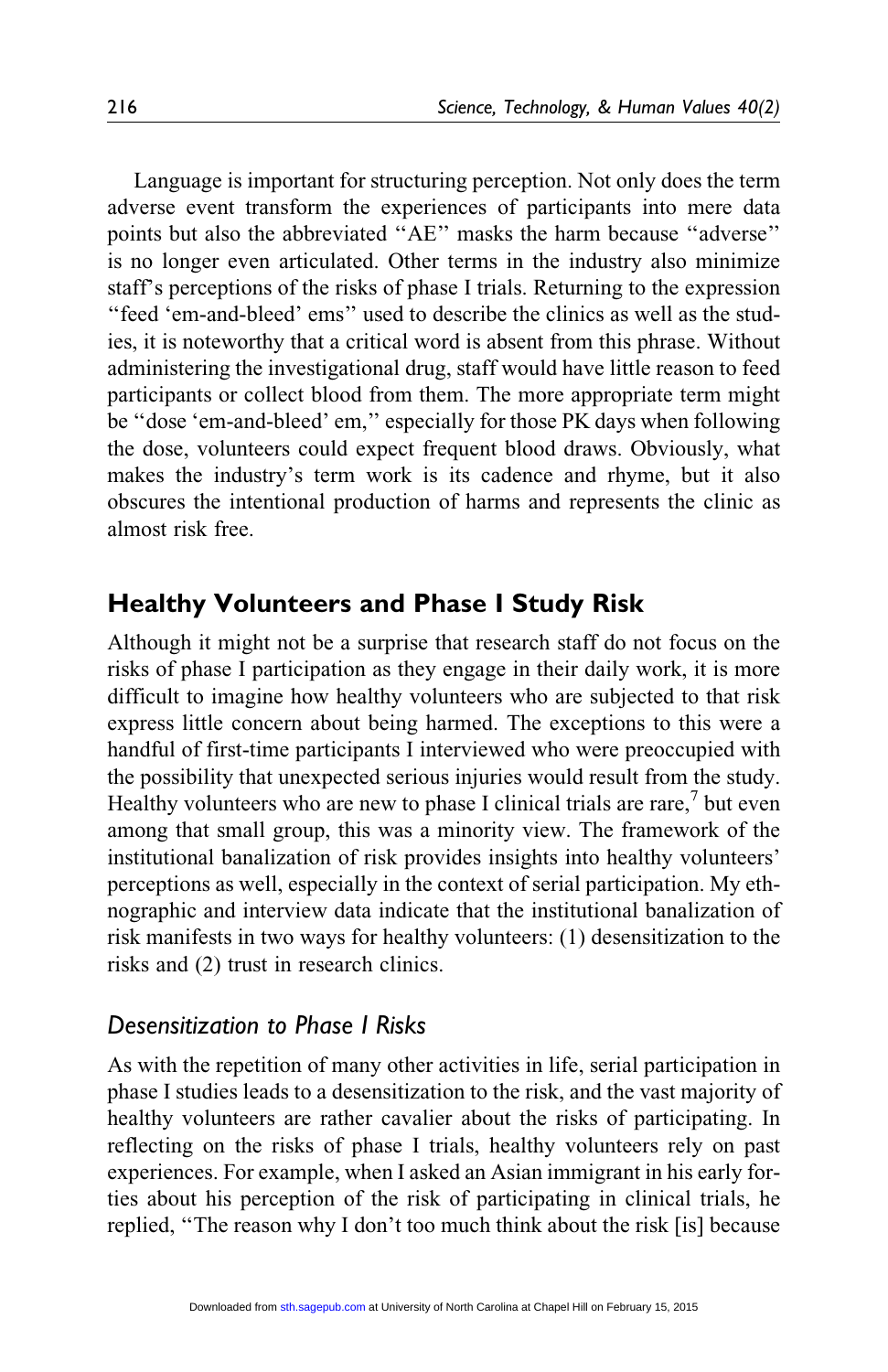I've done it so many times. If something was supposed to happen to me, it would have done happened already.'' Similarly, a Latina participant in her thirties told me, ''I start ... in 2001 with one pill, and nothing happened ... and I see nothing happened and I continue to [participate] and I have [done] like five studies."

Some healthy volunteers acknowledge that when they first started participating, they had concerns about the risks. For example, an African American in his late thirties participating in his eighth study told me that he was nervous during his first study. When I asked him what made him nervous, he explained,

'Cause there was a consent form, and they gave you all the side effects that could happen and the most serious side effects was death. I was like, oh my God! You know I was freaking out, but my friend assured me, ''No, it's nothing. They have to say that 'cause it's all procedural.'' I was like, ''Yeah, but they said death, brother! Like did you understand that? This is serious; anything can happen. I might have an adverse effect nobody else had. You know they tested it in lab rats, but we're the first humans to test this drug.'' And I was like wow. But I did it, and everything worked out ... [laughs] I'm still here.

Often any anxiety first-time participants experience melts away once they get through their first study. Emphasizing this point, a Latino man in his twenties said, ''The first time I have a little bit worry because I never did one before, but now nothing to worry about it, I think [it's] safe. [laughs] I feel safe.'' Other participants, even those enrolled in their first study, seem unconcerned about the risks. For instance, a Native American woman in her thirties who was a first-time participant admitted, ''I guess I'm just kind of naïve to the fact that it would happen, just because I feel like I'm pretty healthy and I guess I'm just not really considering the possibilities that could happen.''

The desensitization to risk is possible because many healthy volunteers will participate in studies with no or only very minor side effects from the investigational drug. For example, a white male in his midfifties explained, ''I don't think there's anything personally dangerous about it. I've never seen anybody [pauses]; some people may have side effects of nausea. Usually, the only side effect I ever have is sleepiness. And that's about it.'' Likewise, an African American man in his midforties was dismissive when I asked him about the risks of participation. He said, ''I never had experienced too many adverse events in four years. I've experienced like two ... I don't feel nothing; I feel just the way when I came in. I'm going home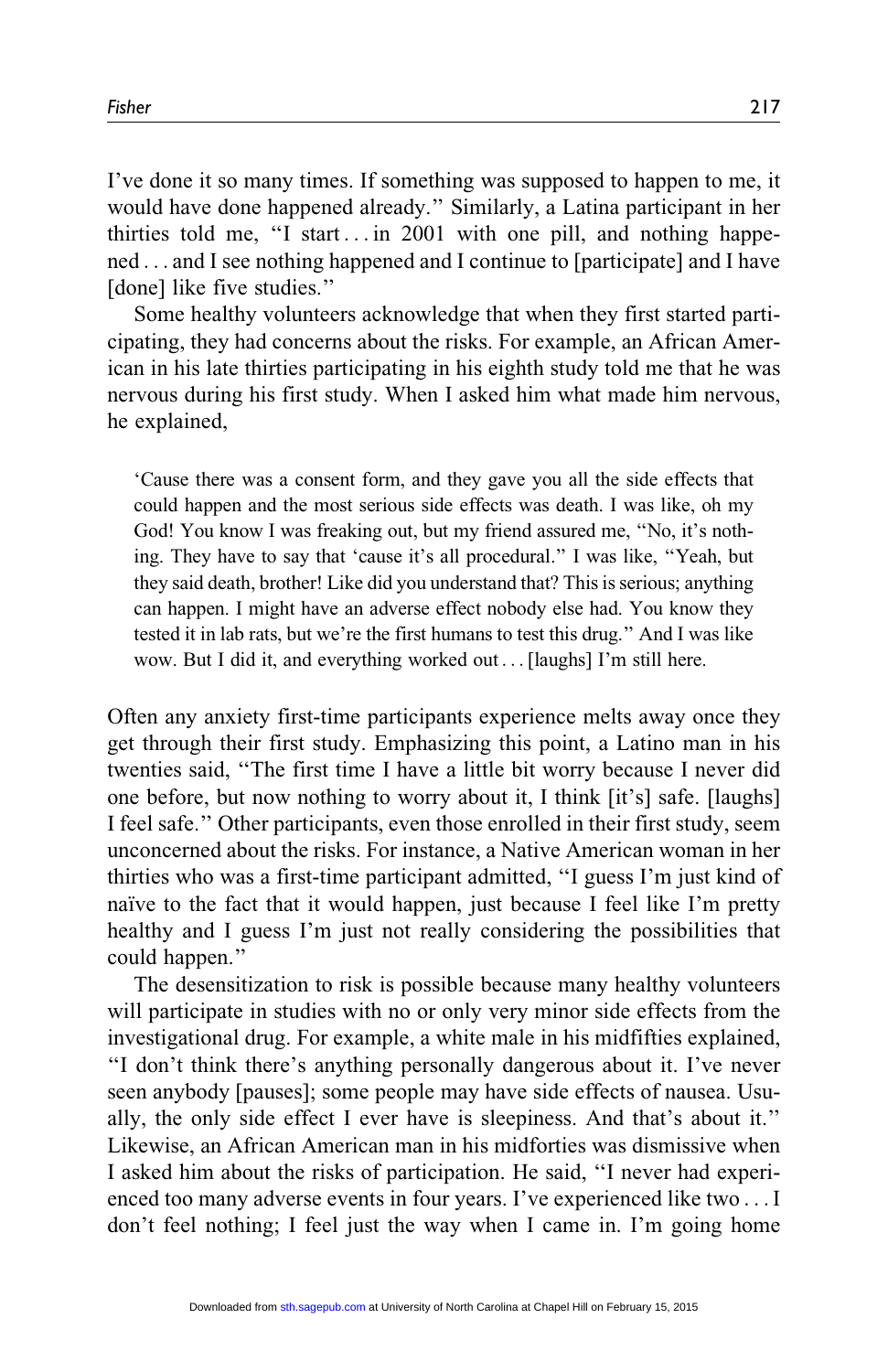tomorrow. I have no headache, I'm not dizzy, I'm walking straight, and my teeth didn't fall out yet.'' Another first-time participant—an African American man his early forties—also made light of the side effects:

And the dosage was so minimal! I'm like, I already know I can get more side effects from a shot of Patrón [tequila] than I can get from what I just took on this study. [laughs] I think I've had more party days in college dorms worse than I've had from this pill they just gave me . . . I know I have perfect health, and I'm in control of me, so I can't let that [the possible risks] scare me off, you know?

Healthy volunteers, like the staff, also perceive some degree of homogeneity among studies. They talk about the similarities in the risks that are listed in informed consent forms. For example, a white man in his thirties explained, ''I feel like I've been to so many [that] it's just like the same consent everything, every time. So they just tell you the same thing, just different medications... but the rest of it's all the same.'' Importantly, the combination of reading the same list of side effects without experiencing any of them further desensitizes them to the risks. In the words of a white man in his thirties,

I look at side effects a little, and like I've seen the same side effects on every one of the studies I've done, but I personally haven't had a lot of side effects from it. Like the first couple I did, I got like the rashes they showed [in the consent form], but I don't remember anything going wrong in the last couple that I've done. So it's been all good.

### Volunteers' Trust in Research Clinics

Contributing to an institutional banalization of risk is serial participants' trust that the general research oversight system and specific phase I clinics can protect them from harm. Some of this trust manifests in a generic way, such as in the following articulation made by a white transwoman in her forties, ''Here I feel very safe. You know, I don't feel my health's gonna be compromised in any way.'' In other cases, volunteers trust the high level of monitoring, perceiving their risk is minimized. A Latino in his forties stated, ''I mean, they are always monitoring us. I mean, it's not like they are going to give us something that we can't handle and we are going to die. [O sea, siempre nos están monitoreando. O sea, no nos van a dar algo para que nosotros no aguantemos y nos vamos a morir.]'' Another healthy volunteer—an Asian immigrant in his fifties—pointed to both research oversight and clinic procedures as protection for participants: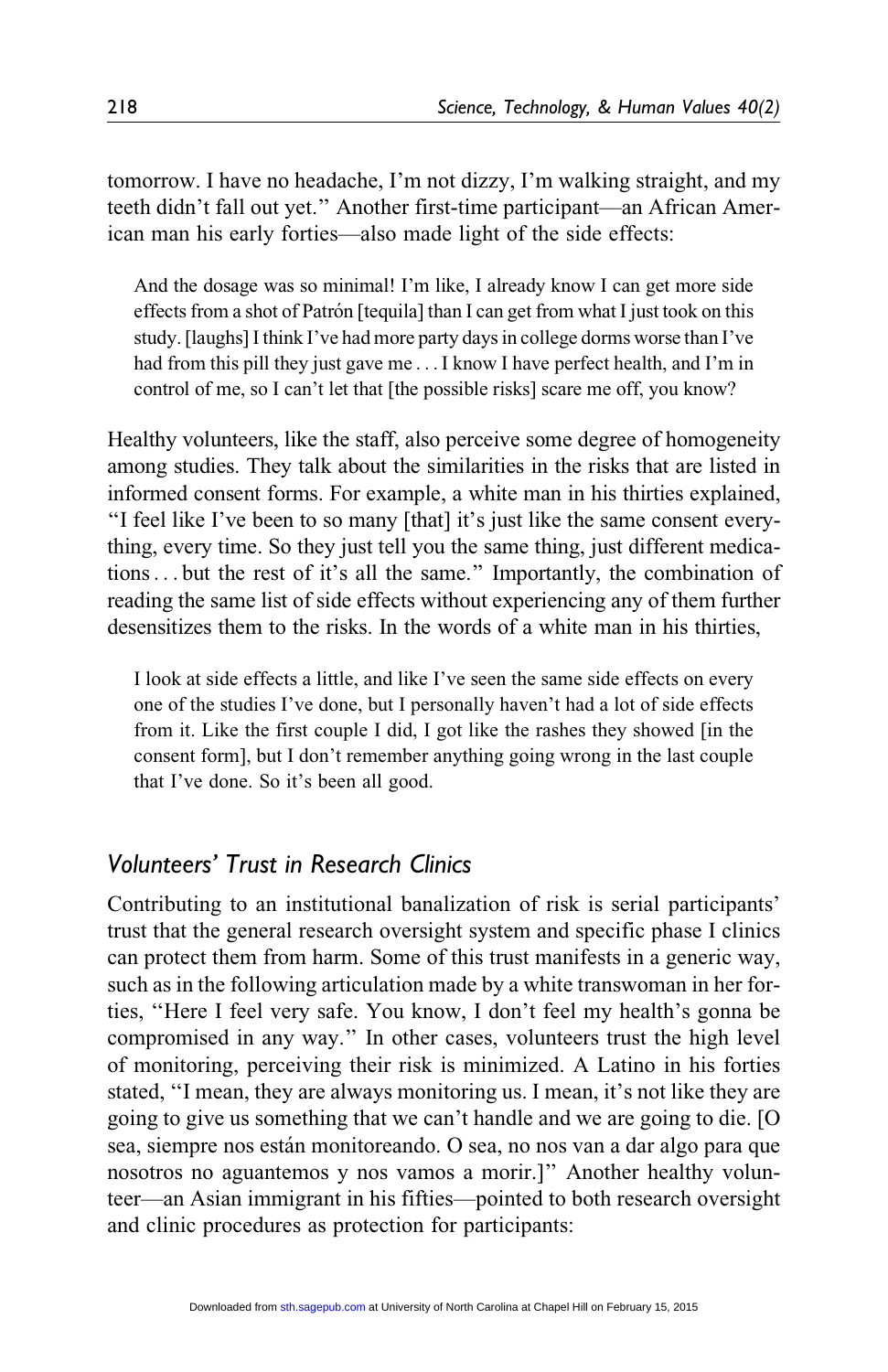I'm kind of trusting in that they have to adhere to the IRB, whatever it is, you know. So, I kind of have faith in the process they're doing, and whatever they catch, whenever they catch something. I know that it's part of protocol to let it be known to everybody, like immediately, you know what I mean? So, if something happens to a prior group ... a side effect, they'll round everybody up ... So, I kind of go in with a sense of security that everybody's doing what they're supposed to do.

In other words, even when healthy volunteers acknowledge the possibility for harm, they indicate that such risks are mitigated by the clinics, their staff, and research ethics boards.

Saying that healthy volunteers are both trusting and desensitized to the risks of phase I trial participation is not the same as saying that they are indiscriminate about the studies in which they will participate. Some serial participants will not participate in studies at clinics that have a reputation for having unprofessional staff or dangerous facilities. Some also become savvy about phase I trial design and actively manage their study participation in ways that they perceive as reducing their risk of harm. For example, many healthy volunteers will not participate in studies that require invasive procedures such as lumbar punctures, whereas others are concerned about the type or dose of investigational drug. Many of the African American volunteers in my sample claimed that they would refuse to participate in studies for AIDS or psychotropic medications.

In part, volunteers' selectivity is based on their perceptions of those procedures, drugs, or illnesses, but it can also be based on their own negative experiences in clinical trials. For example, some of the healthy volunteers who avoided psychotropic drugs did so because they had participated in schizophrenia studies that resulted in many side effects, including frequent nightmares. What is interesting is that even when serial participants experience side effects, they are likely to see those specific studies as exceptions and become even more desensitized to risk. For example, a white man in his late thirties explained that his perception of the risk is based on how long the side effects last, pointing to his current study as an example: ''The side effects [in this study] hit me really hard. I looked like death warmed over, and so I spent most of the day curled up in a ball, waiting for the day to go by ... but you know, I know that by this time tomorrow, I will be right as rain.''

Ultimately, however, the primary concern about phase I clinical trials that serial participants wanted to discuss in interviews was the risk of failing to qualify for a study when they wanted (or felt they needed) to participate. As they come to rely on phase I participation for income, they focus on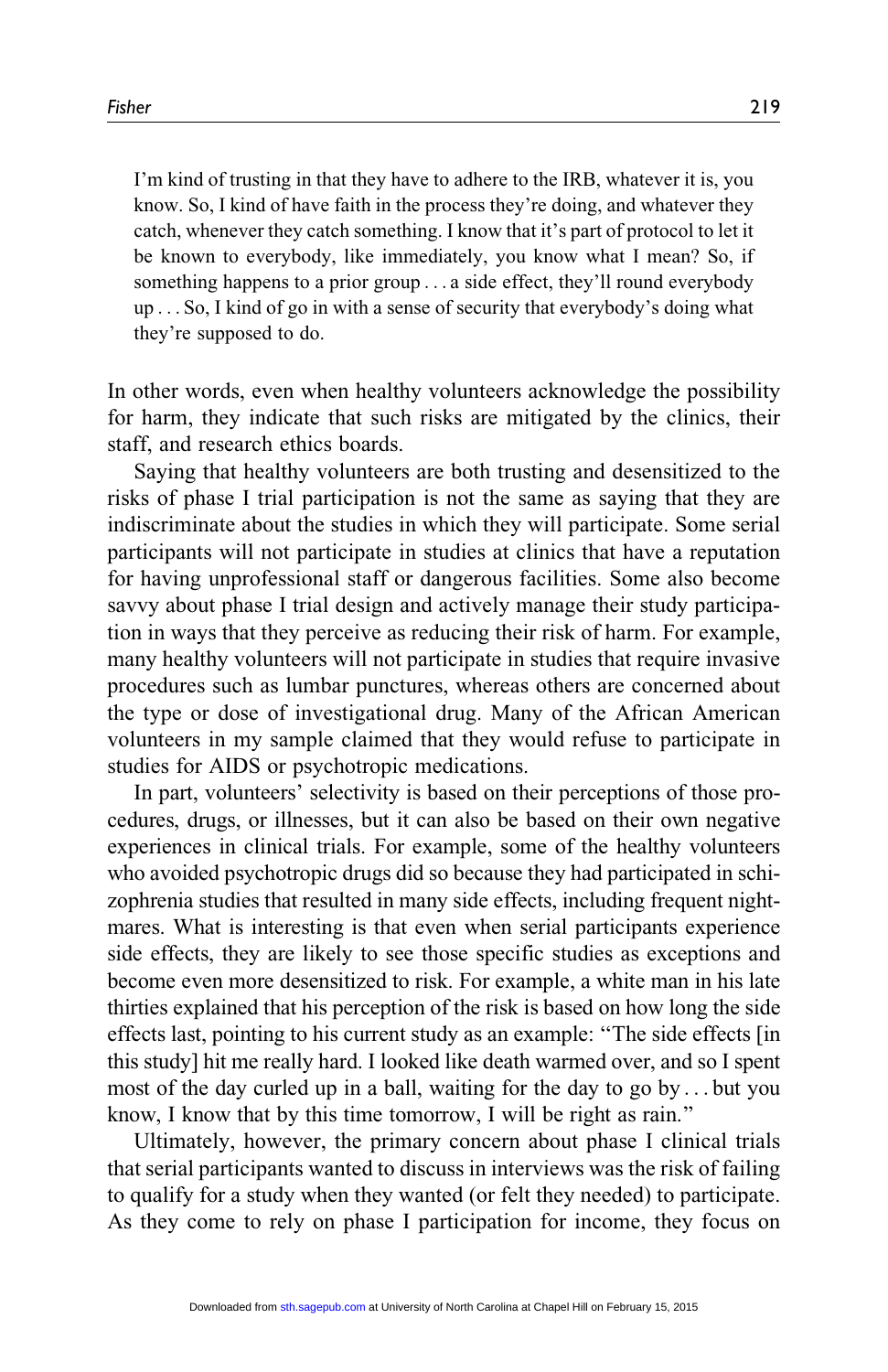getting into the next study instead of thinking about the risks. For example, an African American man in his forties explained that he refused to participate in vaccine trials, not because of the risk of the vaccine, but because of its effects on his future participation: ''Now a pill, you can't catch nothing with a pill. When they inject you with something, they [are] telling you they [are] giving you something ... With like a vaccine or something, then you [are] shut down for quite a few months, so you actually losing money.'' Delving further into how healthy volunteers discuss the risk of exclusion from participation is more complex a topic than can be covered here, but it indicates that the direct physical risks of participation are not healthy volunteers' primary concern.

# Conclusion

The management and communication of risk are considered key features of the ethics of human subjects research, yet risk is framed in that realm as objective and measurable instead of as deeply contextual and contested. This article has examined how the risk of participation in phase I clinical trials becomes banal for research staff and healthy volunteers. Through organizational and discursive practices, research staff perceive the risks of phase I studies as minimal, and healthy volunteers experience a desensitization to the risks and formation of trust in the clinics as they enroll in new studies without incident of harm in previous studies. These findings illustrate in large part how risk gets constructed (and reconstructed) in particular ways that are divorced from conversations outside the clinics by academics and research ethics boards about the ethics of early-phase drug studies.

Risk begins to disappear for research staff as they engage in a process of naturalizing the particular (efficient) mode of knowledge production in phase I trials. I compared the organizational practices to Fordist production processes. When revisiting that analogy from the perspective of ethics and risk, however, some differences between traditional production lines and the workflow of the phase I unit become stark. In the factory, the workers are at risk for unintentional harm or injury through repetitive stress or strain or as a result of the machinery itself. In contrast, the risk of harm or injury in phase I studies is to the healthy volunteers and stems from intentional exposure to an investigational drug. Within discussions of the ethics of phase I research, this element of producing side effects—even if only temporary in otherwise healthy individuals is overshadowed by debates about how much it is appropriate to pay volunteers (e.g., Dunn and Gordon 2005; Largent et al. 2012; Stones and McMillan 2010).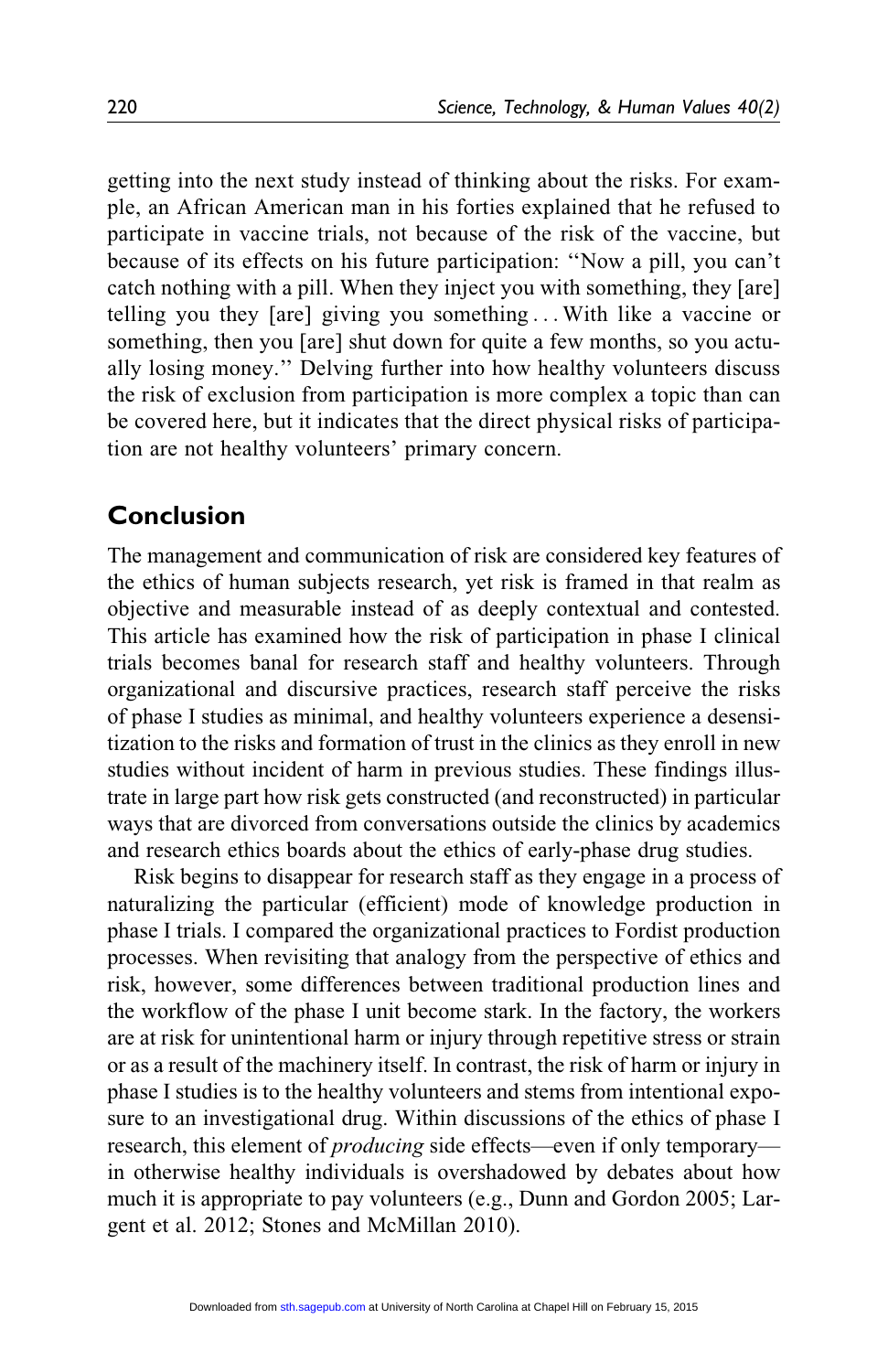The serial participation of savvy healthy volunteers in clinical trials creates a different structure and engagement with the putative risks and benefits of enrolling in phase I studies. Payment, of course, is central to why healthy volunteers consent to phase I studies, representing the serious issue of how clinical trial participation both exploits and reproduces social inequalities in US society (Fisher 2009b). Perceptions of risk are nonetheless important because healthy volunteers are engaged in risk assessments that consider the risks of study enrollment in relation to the economic need that motivates their interest in clinical trials. When the risks of participation are effectively erased by healthy volunteers through the process of desensitization, their personal assessment of risk benefit is skewed toward trial participation because they perceive it as safer than it actually is. This echoes Cerulo's (2006) findings of a widespread cultural valorization of bestcase scenarios instead of attention to or planning for the disasters that can and do occur. An STS analysis of the institutional processes that trivialize phase I risk indicates that the informed consent process is always already flawed for serial participants in ways that the ethics literature has not considered. It should trigger a profound ethical concern that research staff and healthy volunteers routinely construct phase I clinical trial participation as low risk when it will be the healthy volunteers—due to their social disadvantage—who will be the "risk losers" should long-term harm result.

#### Acknowledgments

I am grateful for the assistance of Dulce Medina and Irma Beatriz Vega de Luna in conducting interviews with Spanish-speaking healthy volunteers.

#### Declaration of Conflicting Interests

The author declared no potential conflicts of interest with respect to the research, authorship, and/or publication of this article.

#### Funding

The author disclosed receipt of the following financial support for the research, authorship, and/or publication of this article: This research was supported by grant number 1R21CA131880 from the National Cancer Institute. Its contents are solely the responsibility of the author and do not necessarily represent the official views of the National Cancer Institute, National Institutes of Health.

#### **Notes**

1. Pharmaceutical clinical trials are conducted throughout the world, with a concentration of clinics in North America, Western Europe, and Asia. In spite of media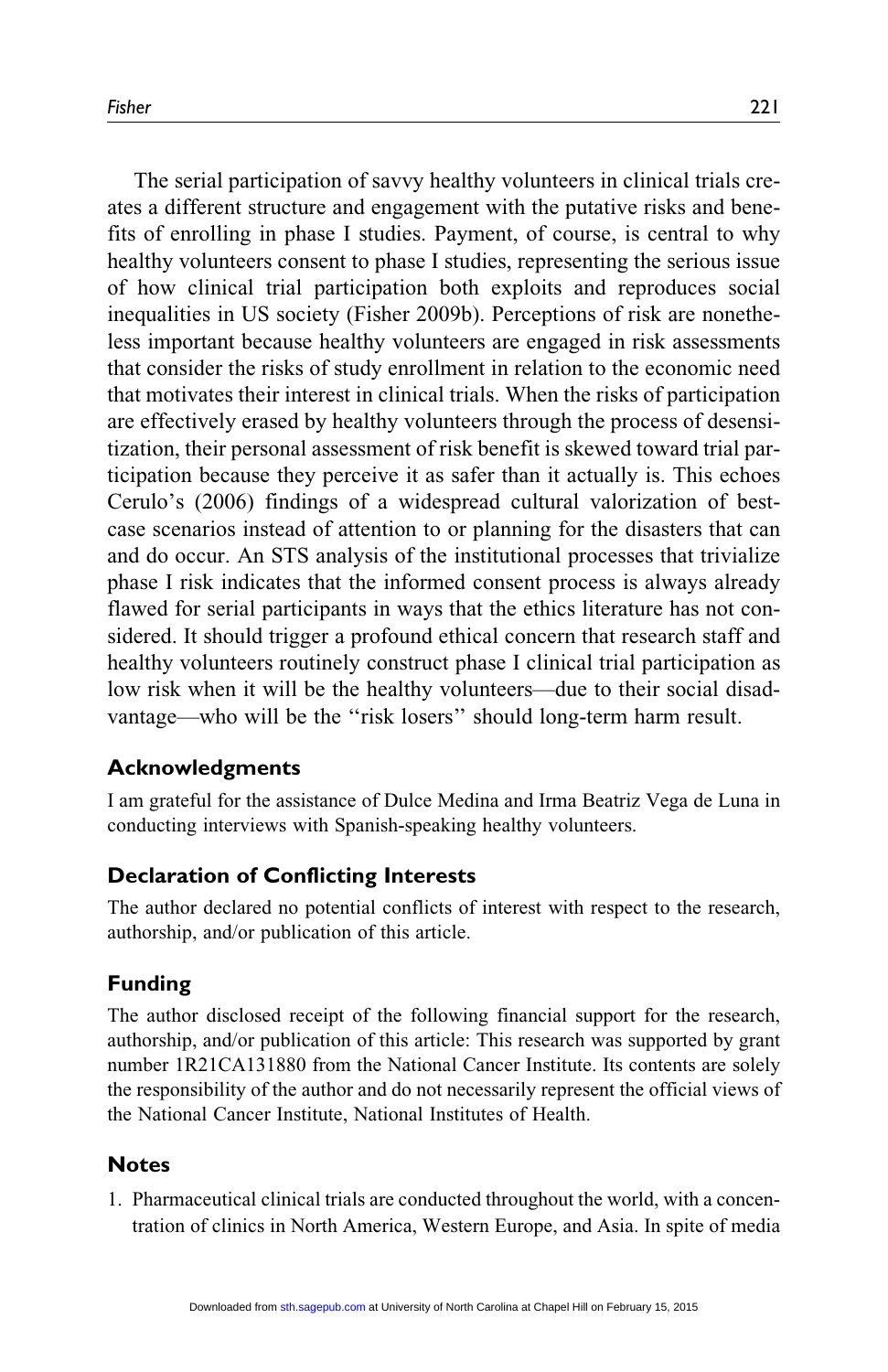and scholarly attention to clinical trials in the developing world (e.g., Petryna 2007; Shah 2006), the United States remains the dominant site of all clinical trials worldwide (Borfitz 2011).

- 2. In lay terms, pharmacokinetics measures what the body does to a drug after it has been consumed, including how it is absorbed, metabolized, and excreted. Pharmacodynamics measures the effects of a drug on the body.
- 3. These studies used to be called ''First-in-Man'' clinical trials, but the industry has largely abandoned that term for the gender-neutral alternative since 1993 when the Food and Drug Administration lifted its ban on the enrollment of ''women of childbearing potential'' in early-phase clinical trials (Corrigan 2002a; Fisher and Ronald 2010). In spite of the change in US regulations and new terminology, these trials are almost exclusively filled with male volunteers (Batchelor 2002).
- 4. Of course, financial motivation is multifaceted with healthy volunteers having a variety of purposes to which their study stipends will be put. In my forthcoming book, I describe a taxonomy of financial motivations that I group into the following categories: necessary income, investment in the future, and mass consumption. Nonfinancial motivations, including altruism and social and lifestyle factors, also shape participation, especially serial participation.
- 5. Some phase I clinics not included directly in my sample have a reputation for hiring unprofessional staff that do not treat healthy volunteers as well. Because serial participants frequent many clinics, it allowed me ''indirect access'' to clinics that had refused my request for a visit (see Monahan and Fisher forthcoming, on the method of indirect access). It is notable that the clinics that had the worse reputation among healthy volunteers were the most likely to deny my request to be included in the study.
- 6. The sixth facility, which was the smallest clinic, did not have a procedure area. Instead, the participants were asked to remain in bed when it was time for procedures, so research staff could come to them at designated times.
- 7. My sample had a slightly larger representation of first-time participants than expected. This was in large part due to one facility that had shortly before my visit successfully launched a campaign to increase the number of healthy volunteers in their database (see Table 1).

#### References

- Abadie, R. 2010. The Professional Guinea Pig: Big Pharma and the Risky World of Human Subjects. Durham, NC: Duke University Press.
- Batchelor, S. 2002. ''Feds May Track Sex Differences in Drug Reactions.'' Women's eNews, 9/15. Accessed October 1, 2014. [http://womensenews.org/](http://womensenews.org/story/medicine/020915/feds-may-track-sex-differences-in-drug-reactions) [story/medicine/020915/feds-may-track-sex-differences-in-drug-reactions.](http://womensenews.org/story/medicine/020915/feds-may-track-sex-differences-in-drug-reactions)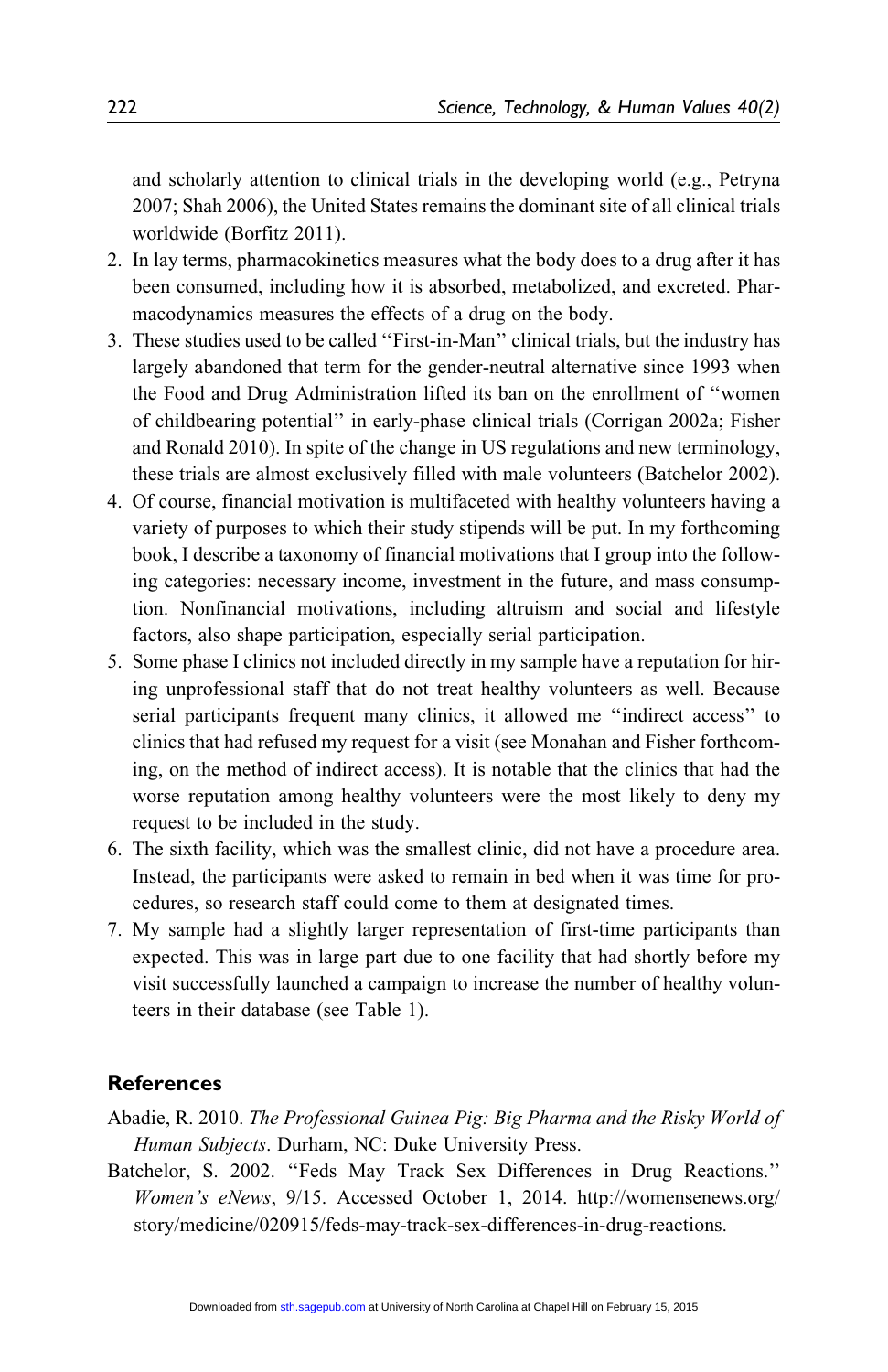- Beck, U. 1992. ''From Industrial Society to the Risk Society: Questions of Survival, Social Structure and Ecological Enlightenment." Theory, Culture & Society 9 (1): 97-123.
- Belmont Report. 1979. Accessed April 7, 2012. [http://ohsr.Od.Nih.Gov/guidelines/](http://ohsr.Od.Nih.Gov/guidelines/belmont.Html) [belmont.Html.](http://ohsr.Od.Nih.Gov/guidelines/belmont.Html)
- Borfitz, D. 2011. ''Canada Scrambles to Reboot Sagging Clinical Trials Market.'' CenterWatch Monthly 18 (12):1, 10-14.
- Bourdieu, P. 1977. Outline of a Theory of Practice. Translated by R. Nice. Cambridge, MA: Cambridge University Press.
- Bourgois, P. 1995. In Search of Respect: Selling Crack in El Barrio. Cambridge, UK: Cambridge University Press.
- Briggs, L. 2002. Reproducing Empire: Race, Sex, Science, and U.S. Imperialism in Puerto Rico. Berkeley: University of California Press.
- Cerulo, K. A. 2006. Never Saw it Coming: Cultural Challenges to Envisioning the Worst. Chicago: University of Chicago Press.
- Chapman, A. R. 2011. ''Addressing the Ethical Challenges of First-in-Human Trials.'' Journal of Clinical Research and Bioethics 2 (4): 113.
- Clarke, A. E., L. Mamo, J. Fosket, J. Fishman, and J. Shim. 2010. Biomedicalization: Technoscience, Health, and Illness in the U.S. Durham, NC: Duke University Press.
- Cooper, M., and C. Waldby. 2014. Clinical Labor: Tissue Donors and Research Subjects in the Global Bioeconomy. Durham, NC: Duke University Press.
- Corrigan, O. P. 2002a. ''First in Man: The Politics and Ethics of Women in Clinical Drug Trials.'' Feminist Review 72 (1): 40-52.
- Corrigan, O. P. 2002b. ''A Risky Business: The Detection of Adverse Drug Reactions in Clinical Trials and Post-marketing Exercises.'' Social Science and Medicine 55 (3): 497-507.
- Derendorf, H., L. J. Lesko, P. Chaikin, W. A. Colburn, P. Lee, R. Miller, R. Powell, G. Rhodes, D. Stanski, and J. Venitz. 2000. ''Pharmacokinetic/Pharmacodynamic Modeling in Drug Research and Development.'' The Journal of Clinical Pharmacology 40 (12): 1399-418.
- De Vries, R. G. 2004. ''How Can We Help? From Sociology in to Sociology of Bioethics.'' Journal of Law, Medicine, & Ethics 32 (2): 279-92.
- Dumit, J. 2012. Drugs for Life: How Pharmaceutical Companies Define our Health. Durham, NC: Duke University Press.
- Dunn, L. B., and N. E. Gordon. 2005. ''Improving Informed Consent and Enhancing Recruitment for Research by Understanding Economic Behavior.'' JAMA 293 (5): 609-12.
- Epstein, S. 1996. Impure Science: AIDS, Activism, and the Politics of Knowledge. Berkeley: University of California Press.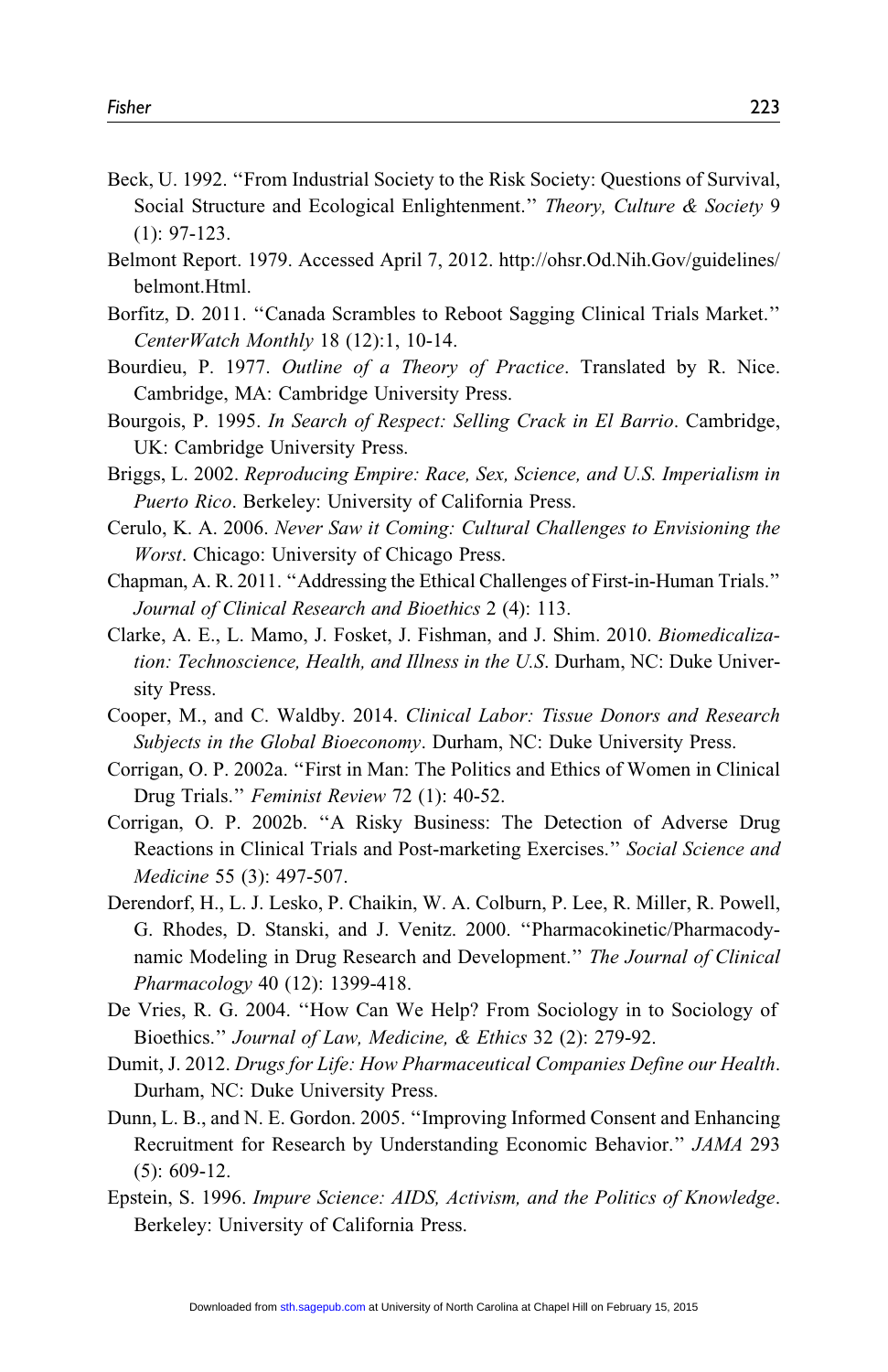- Faden, R. R., and T. L. Beauchamp. 1986. A History and Theory of Informed Consent. New York: Oxford University Press.
- Farmer, P. 2004. ''An Anthropology of Structural Violence.'' Current Anthropology 45 (3): 305-25.
- Fisher, J. A. 2008. ''Practicing Research Ethics: Private-sector Physicians & Pharmaceutical Clinical Trials." Social Science & Medicine 66 (12): 2495-505.
- Fisher, J. A. 2009a. ''Bleeding and Feeding: Unpacking the Banality of Healthy Human Testing of Investigational Pharmaceuticals." In Society for Social Studies of Science (4S), Washington, DC, 28-31 October 2009.
- Fisher, J. A. 2009b. Medical Research for Hire: The Political Economy of Pharmaceutical Clinical Trials. New Brunswick, NJ: Rutgers University Press.
- Fisher, J. A. 2013. ''Expanding the Frame of Voluntariness in Informed Consent: Structural Coercion and the Power of Social and Economic Context.'' Kennedy Institute of Ethics Journal 23 (4): 355-79.
- Fisher, J. A., and C. A. Kalbaugh. 2011. ''Challenging Assumptions about Minority Participation in U.S. Clinical Research.'' American Journal of Public Health 101 (12): 2217-22.
- Fisher, J. A., and L. M. Ronald. 2010. ''Sex, Gender, and Pharmaceutical Politics: From Drug Development to Marketing." Gender Medicine 7 (4): 357-70.
- Fox, R. C., and J. P. Swazey. 1984. ''Medical Morality is Not Bioethics—Medical Ethics in China and the United States.'' Perspectives in Biology and Medicine 27 (3): 336.
- Goffman, E. 1961. Asylums: Essays on the Social Situation of Mental Patients and Other Inmates. New York: Anchor Books.
- Greene, J. A. 2007. Prescribing by Numbers: Drugs and the Definition of Disease. Baltimore, MD: Johns Hopkins University Press.
- Hayden, C. 2007. ''A Generic Solution? Pharmaceuticals and the Politics of the Similar in Mexico." Current Anthropology 48 (4): 475-95.
- Hedgecoe, A. 2004. The Politics of Personalized Medicine: Pharmacogenetics in the Clinic. New York: Cambridge University Press.
- Hedgecoe, A. 2014. ''A Deviation from Standard Design? Clinical Trials, Research Ethics Committees, and the Regulatory Co-construction of Organizational Deviance.'' Social Studies of Science 44 (1): 59-81.
- Hornblum, A. M. 1998. Acres of Skin: Human Experiments at Holmesburg Prison. New York: Routledge.
- Keating, P., and A. Cambrosio. 2011. Cancer on Trial: Oncology as a New Style of Practice. Chicago: University of Chicago Press.
- Kelly, K., and M. Nichter. 2012. ''The Politics of Local Biology in Transnational Drug Testing: Creating (Bio)Identities and Reproducing (Bio)Nationalism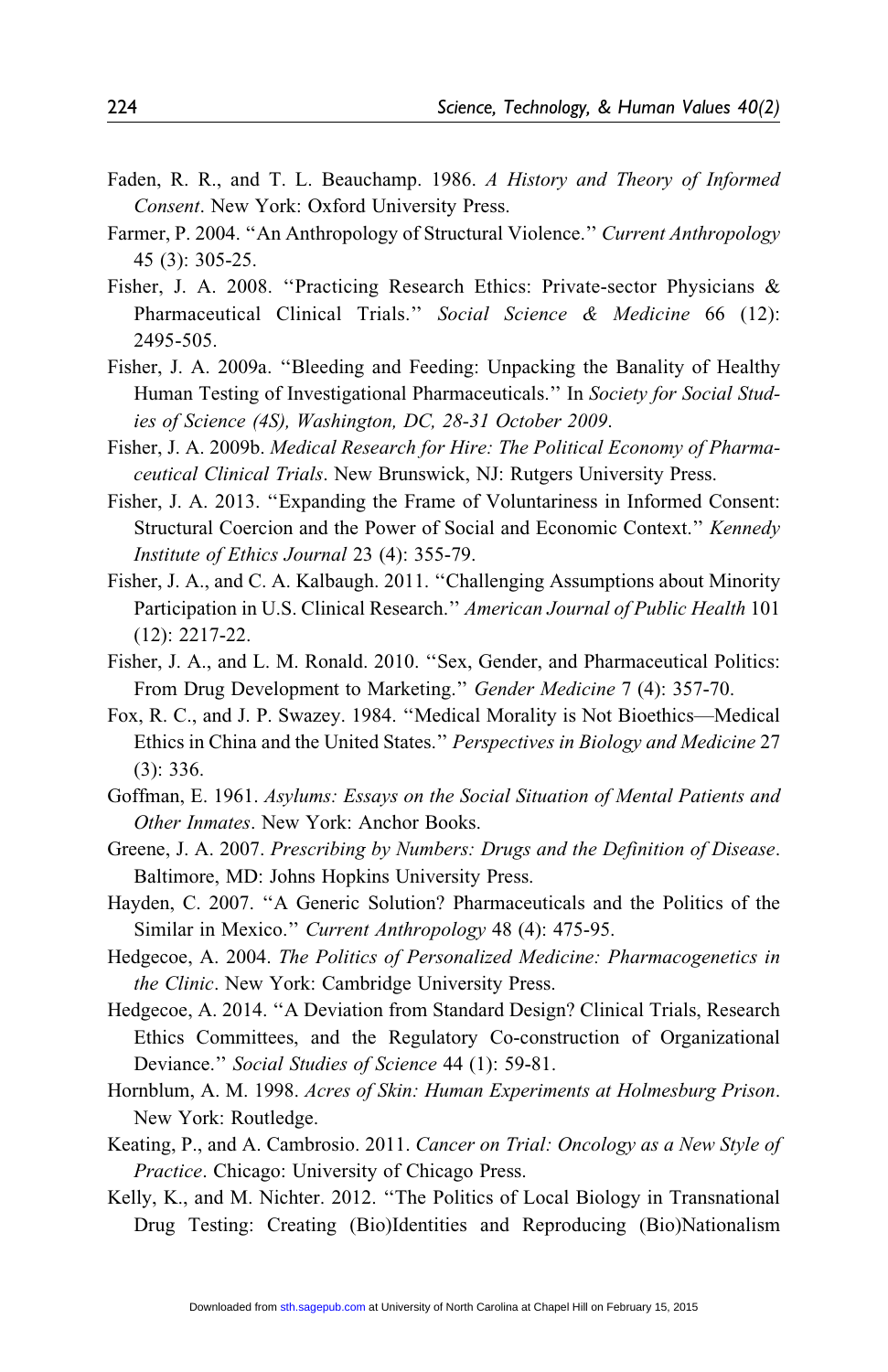through Japanese ''Ethnobridging'' Studies.'' East Asian Science, Technology and Society 6 (3): 379-99.

- Knorr-Cetina, K. 1999. Epistemic Cultures: How the Sciences Make Knowledge. Cambridge, MA: Harvard University Press.
- Kumagai, Y., I. Fukazawa, T. Momma, H. Iijima, H. Takayanagi, N. Takemoto, and Y. Kikuchi. 2006. ''A Nationwide Survey on Serious Adverse Events in Healthy Volunteer Studies in Japan.'' Clinical Pharmacology and Therapeutics 79(2): P71-71.
- Kupetsky-Rincon, E. A., and W. K. Kraft. 2012. ''Healthy Volunteer Registries and Ethical Research Principles.'' Clinical Pharmacology and Therapeutics 91 (6): 965-68.
- Lakoff, A. 2005. Pharmaceutical Reason: Knowledge and Value in Global Psychiatry. New York: Cambridge University Press.
- Lakoff, A. 2007. ''The Right Patients for the Drug: Managing the Placebo Effect in Antidepressant Trials.'' BioSocieties 2 (1): 57-71.
- Largent, E. A., C. Grady, F. G. Miller, and A. Wertheimer. 2012. ''Money, Coercion, and Undue Inducement: Attitudes about Payments to Research Participants.'' IRB: Ethics & Human Research 34 (1): 1-8.
- Latour, B., and S. Woolgar. 1979. Laboratory Life: The Construction of Scientific Facts. Princeton, NJ: Princeton University Press.
- Lemmens, T., and C. Elliott. 2001. ''Justice for the Professional Guinea Pig.'' American Journal of Bioethics 1 (2): 51-53.
- Mirowski, P. 2011. Science-mart: Privatizing American Science. Cambridge, MA: Harvard University Press.
- Monahan, T., and J. A. Fisher. 2014. ''Strategies for Obtaining Access to Secretive or Guarded Organizations.'' Journal of Contemporary Ethnography. doi: 10.1177/ 0891241614549834.
- Morris, N., and B. Balmer. 2006. ''Volunteer Human Subjects' Understandings of their Participation in a Biomedical Research Experiment.'' Social Science & Medicine 62 (4): 998-1008.
- Motluck, A. 2009. ''Perils of the Professional Lab Rat.'' New Scientist 27 (18):40-43.
- Petryna, A. 2007. ''Clinical Trials Offshored: On Private Sector Science and Public Health." BioSocieties 2 (1): 21-40.
- Petryna, A. 2009. When Experiments Travel: Clinical Trials and the Global Search for Human Subjects. Princeton, NJ: Princeton University Press.
- Pollock, A. 2012. Medicating Race: Heart Disease and Durable Preoccuptions with Difference. Durham, NC: Duke University Press.
- Reverby, S. M. 2009. Examining Tuskegee: The Infamous Syphilis Study and its Legacy: The Infamous Syphilis Study and its Legacy. Chapel Hill: University of North Carolina Press.